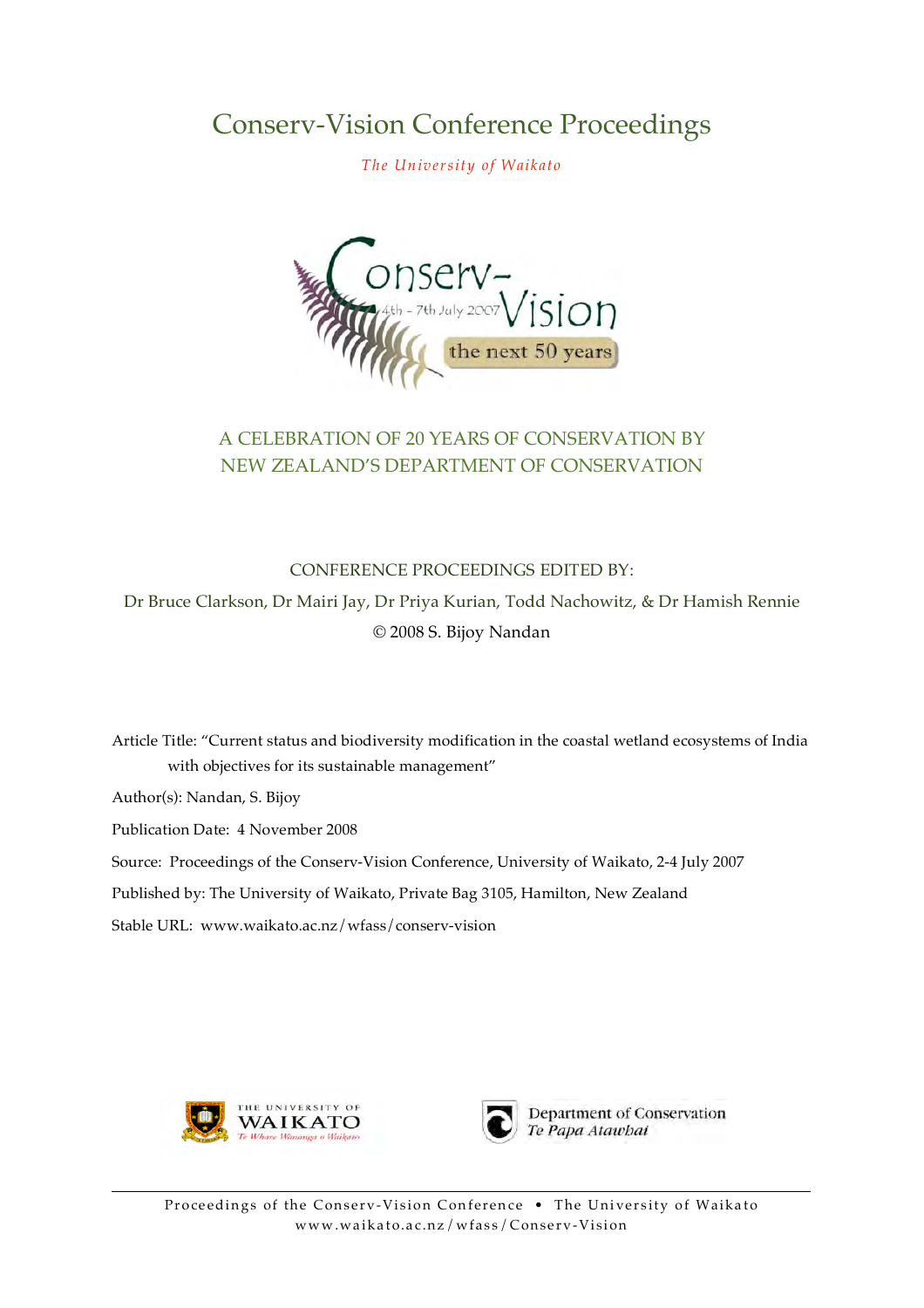# **Current status and biodiversity modification in the coastal wetland ecosystems of India with objectives for its sustainable management**

# S. Bijoy Nandan

Dept. of Marine Biology, Microbiology & Biochemistry, School of Ocean Science & Technology, Cochin University of Science & Technology, Cochin 6820 16, India

email: < bijoynandan@yahoo.co.in>

# **Abstract**

The South West (S.W.) coast of India is blessed with a series of wetland systems popularly referred to as backwaters covering a total area of 46128.94 ha. These backwaters are internationally renowned for their aesthetic and scientific values including being a repository for several species fish and shell fishes. This is more significant in that three wetlands (Vembanad, Sasthamcotta and Ashtamudi) have recently been designated as Ramsar sites of international importance. Thirty major backwaters forming the crux of the coastal wetlands form an abode for over 200 resident or migratory fish and shellfish species. The fishing activities in these water bodies provide the livelihood to about 200,000 fishers and also provide full-time employment to over 50,000 fishermen. This paper describes the changes on the environmental and biodiversity status of selected wetlands, during 1994-2005 period. The pH was generally near neutral to alkaline in range. The salinity values indicated mixohaline condition ranging from 5.20-32.38 ppt. in the 12 wetlands. The productivity values were generally low in most of the wetlands during the study, where the gross production varied from 0.22 gC/m<sup>3</sup>/day in Kadinamkulam to 1.10 gC/m<sup>3</sup>/day in the Kayamkulam. The diversity of plankton and benthos was more during the pre-monsoon compared to the monsoon and post-monsoon periods in most of the wetlands. The diversity of plankton and benthos was more during the pre-monsoon compared to the monsoon and post-monsoon periods in most of the wetlands. The average fish yield per ha. varied from 246 kg. in Valapattanam to 2747.3 kg. in Azhikode wetland. Retting of coconut husk in most of the wetlands led to acidic pH conditions with anoxia resulting in the production of high amounts of sulphide, coupled with high carbon dioxide values leading to drastic reduction in the incidence and abundance of plankton, benthic fauna and the fishery resources. The major fish species recorded from the investigation were *Etroplus suratensis, E. maculatus, Channa marulius, Labeo dussumieri, Puntius sp. Lutianus argentimaculatus, Mystus sp., Tachysurus sp.* and *Hemiramphus sp*. The majority of these backwaters are highly stressed, especially during the pre monsoon period when the retting activity is at its peak. The study has clearly reflected that a more restrained and cautious approach is needed to manage and preserve the unique backwater ecosystems of South-west India.

**Key words**: Coastal wetlands, Backwaters Biodiversity, Chemical and physical parameters, Plankton, Benthos, Fishery, Retting, sustainability, India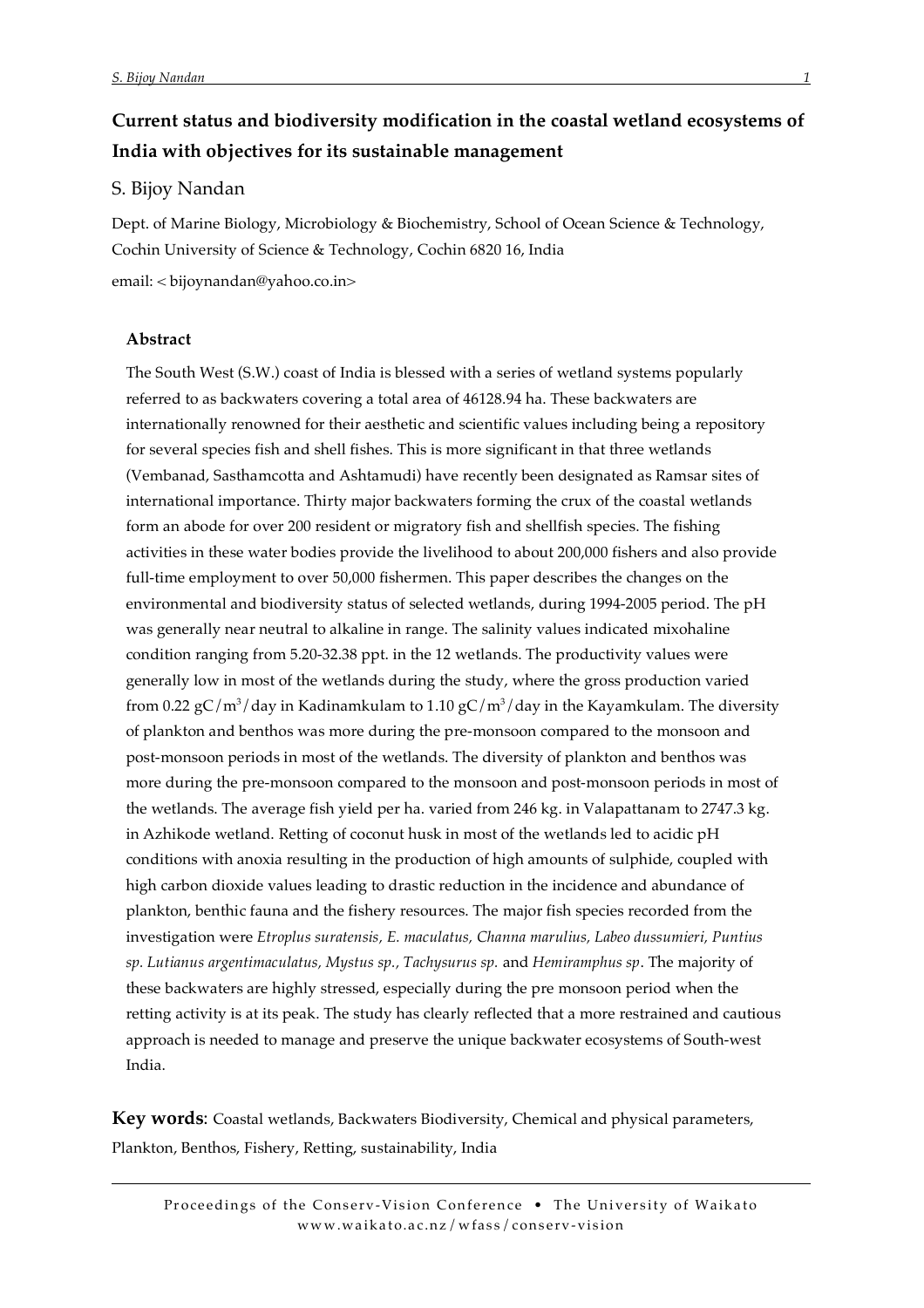## **Introduction**

Coastal wetlands are known to be an indispensable habitat to a variety of biologically and economically important resident and migratory aquatic fauna. Moreover, the interdependence of the adjoining marine and the estuarine zones in completion of the life cycle processes of innumerable aquatic species is amply described in fishery literature (Jhingran, 1988, Kurup and Samuel 1987). The biologic importance of the chain of backwaters/ estuaries/ wetlands (locally called as *kayals*) along with the canals are of special significance in this context. Plate 1 gives the Ramsar sites of Kerala and other important wetlands. Gopalan (1983) has presented a comprehensive account of the history of reclamation and the consequent shrinkage of the backwaters, especially the Vembanad backwaters. Similarly under the Indo-Dutch Collaborative Research Project on the Water Balance study of the Kuttanad Region, various aspects of the ecology and fisheries of Vembanad backwater were investigated and reported (Anon., 2001). Sarala Devi *et al* (1991) elaborated the coexistence of different benthic communities in the northern limb of Cochin backwaters. Murugan *et al* (1980) gave an account on the distribution and seasonal variation of the benthic fauna of the Veli Lake, Southwest coast of India. Devassy and Bhattathiri (1974), Kurian *et al* (1975), Desai *et al* (1983) and Gopalan *et al*  (1987) undertook some of the investigations on the benthic fauna extending right from Cochin to Alappuzha. Sarala Devi *et al*. (1979) and Unnithan *et al* (1975) documented the effect of organic pollution due to industrial pollution on some water quality parameters in Cochin backwaters. There are few studies available on the general ecology of the backwaters, but studies on a comprehensive scale is greatly lacking. It was in this context that this contribution investigates the ecology and fishery potential of selected backwaters of Kerala for their wise use in the context of long term ecosystem management and conservation objectives.

### **Materials and Methods**

Water samples were collected from selected backwaters as given in Table 1, below and analyzed for pH, dissolved oxygen, total sulphide, BOD<sub>5</sub>, COD, free carbon dioxide, alkalinity, conductivity, total dissolved solids, nitrate, nitrite, phosphate and silicate (APHA, 1992). Sub surface water samples were collected using the Van Dorn sampler. Rate of primary production was estimated using the dark and light bottle method as described by the Strickland and Parsons (1972). Plankton was collected using bolting silk having  $60\mu$  meshes. The phytoplankton, zooplankton and benthic fauna were collected and analysed based on Davis (1955), Ward and Whipple (1959), APHA (1992). The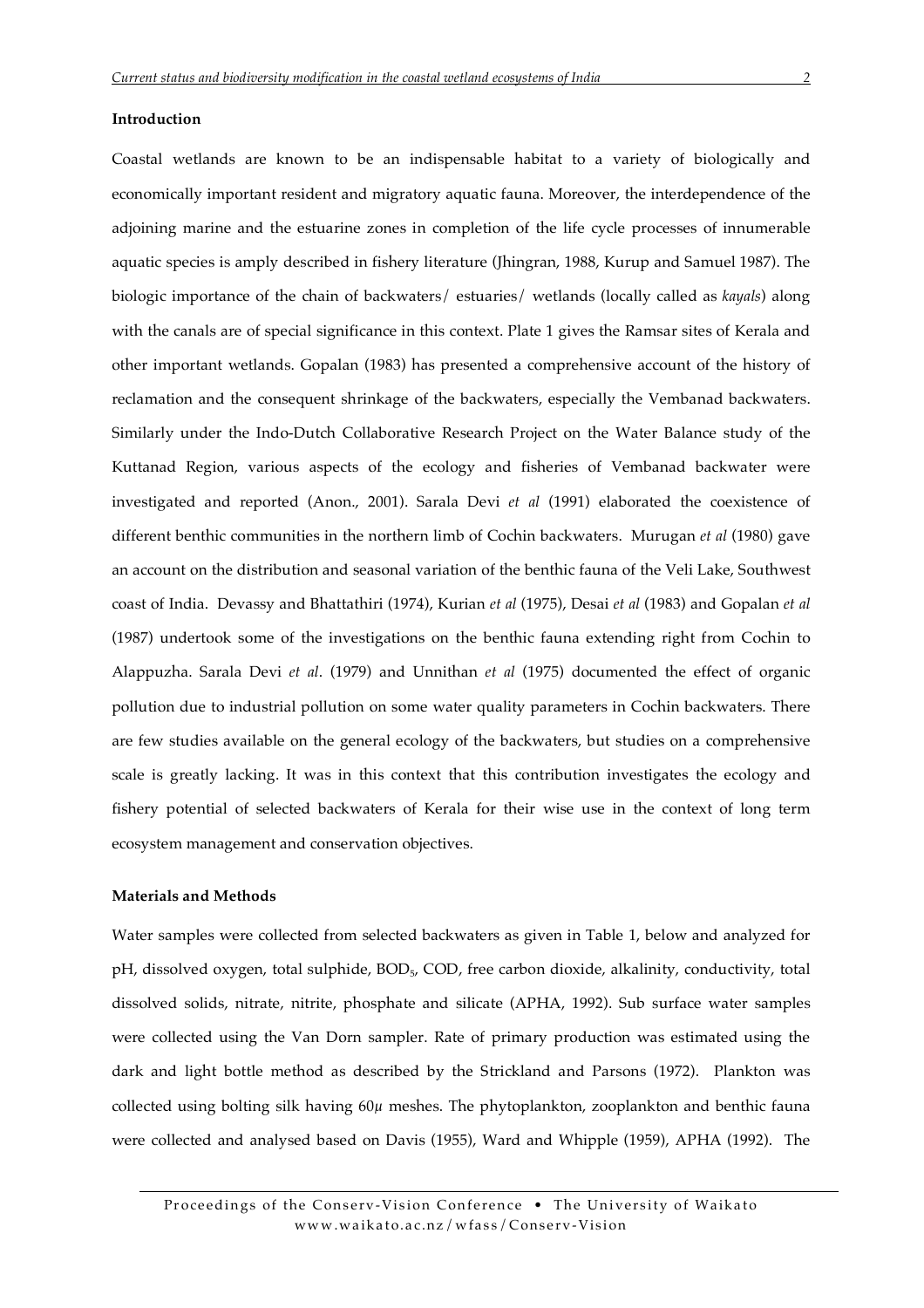diversity index  $(H' \log_2)$ , richness index  $(d)$ , evenness index  $('J)$  and dominance index (lambda') of plankton and benthos were also computed (Margalef, 1968). Fish fauna were identified based on Talwar and Jhingran (1991). Water and sediment samples were collected from 33 stations in these backwater systems for the physical and chemical analysis of samples on a seasonal basis. A Landing Centre Approach was adopted for collecting information on different fish species, fish yield and gears employed from the 38 fish landing centers around the eleven backwaters during the study (Cochran, 1977, Gupta *et al* 1997). The Catch per Unit Effort (CPUE) is expressed as kg/ catch per craft/hr was computed for the monthly and annual values and used as index of relative abundance. This contribution documented the environmental and fishery investigations in 11 backwaters in Kerala during 1996-98 periods on a seasonal basis (monsoon, pre monsoon and post monsoon) (Fig.1). The data on biota was subjected to multivariate analysis using the PRIMER Version 6, (Plymouth Routines in Multivariate Ecological Research) software.

|    | <b>Backwaters</b>  | Abbr. Used | District   | Area (ha) |
|----|--------------------|------------|------------|-----------|
| 1  | Kadinamkulam       | KDK.       | Trivandrum | 347       |
| 2  | Achuthengu         | ANG        | -do-       | 552       |
| 3  | Ashtamudi          | AST        | Kollam     | 6424      |
| 4  | Kayamkulam         | <b>KYK</b> | Kollam/Alp | 1652      |
| 5  | Azhikode           | AZK        | Trissur    | $696*$    |
| 6  | Chettuva           | <b>CTV</b> | Trissur    | 714       |
| 7  | Ponnani            | PNI        | Trissur    | 908**     |
| 8  | Kadalundi -Beypore | KDL/BPR    | Kozhikode  | 1192      |
| 9  | Mahe               | <b>MHE</b> | Kannur     | 88        |
| 10 | Valapattanam       | VPM        | Kannur     | 3074      |
| 11 | Neleswaram         | <b>NEL</b> | Kasargod   | 825       |

Table 1: The eleven backwaters investigated during the study period

\* Kodungallur-Azhikode estuary \*\* Ponnani+ Puthuponnani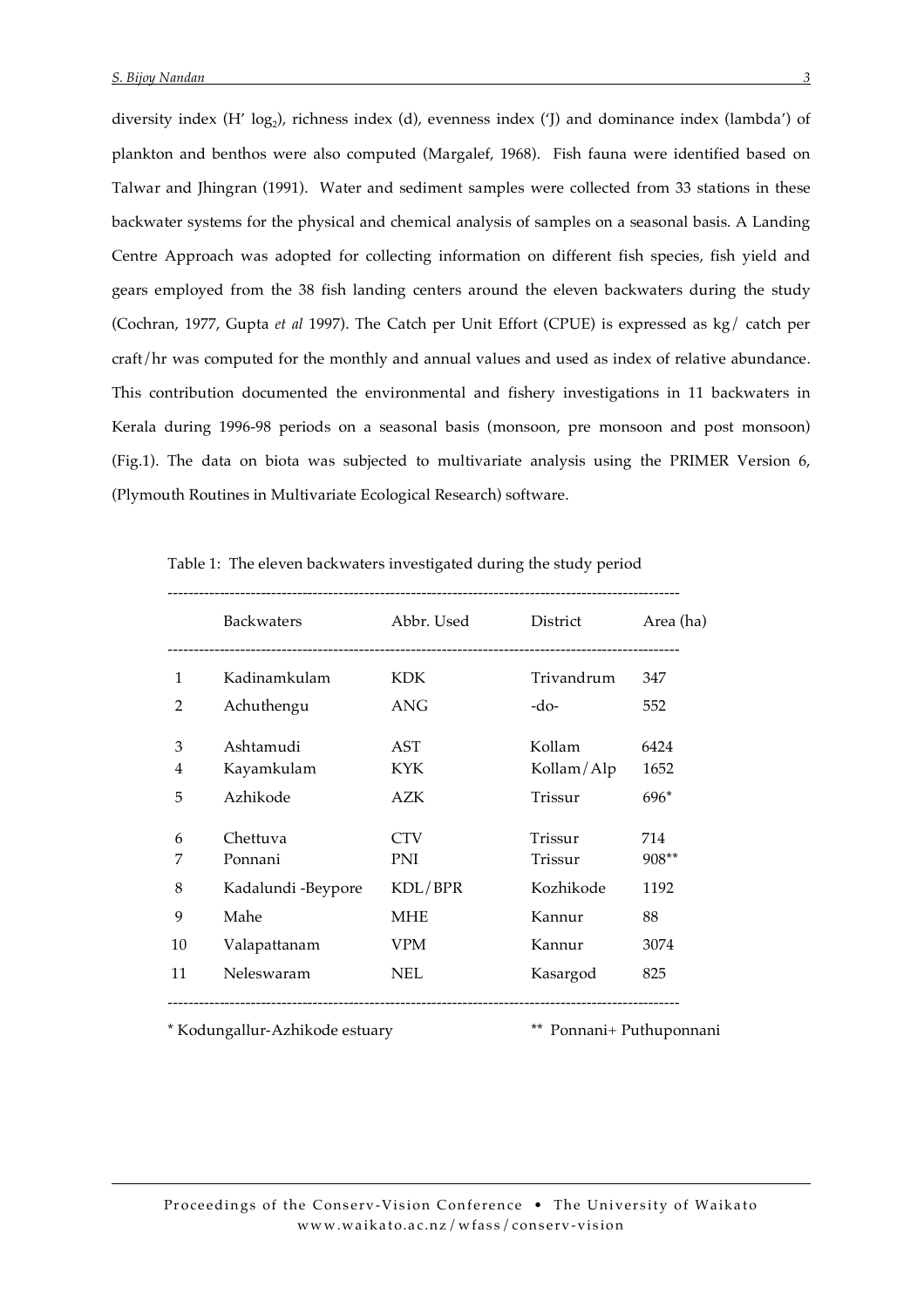#### **Results and Discussion**

#### **Water Quality**

The water quality parameters were recorded from the eleven backwaters during the pre- monsoon, monsoon and post monsoon periods (Figs. 2, 3 & 4).

The pH was generally near neutral to alkaline in range. However, there was a reduction in its value particularly during the pre-monsoon period, owing to less mixing coupled with the impact of retting activity at certain stations. Anchuthengu, Kadinamkulam, Azhikode, Kadalundi and Chettuva recorded lower pH values. This was mainly due to the organic acids liberated during the retting. The mean pH values varied from 6.85 in Kadinamkulam to 8.12 in Chettuva backwater during premonsoon season. During monsoon, the variation was from 6.63 in Azhikode to 7.68 in Ashtamudi, whereas it varied from 6.74 in Ponnani to 8.20 in Neeleshwaram during the post-monsoon period.

Moderate to low transparency values were observed in the systems (0.29-1.54m). Retting areas had significantly lower values, particularly during the pre-monsoon period due to the accumulation of coir pith and ret liquor containing organic acids like pectin, pentosan, phenol, tannin, etc. in the water body. Turbidity from runoff substantially reduced the transparency in these shallow systems during monsoon while organic pollution resulted in low transparency during the pre-monsoon season. The salinity values indicated mixo-haline condition of these systems with a range of 5.20-32.38 ppt. during the pre-monsoon, 0.18 to 22.42 ppt. during the monsoon and 0.5 to 28.6 ppt. during the postmonsoon periods. Such high variation was also dependent on the tidal impact and sampling time.

The dissolved oxygen level did not exhibit wide variation during the monsoon while nil to low values were observed at certain stations during the post-monsoon and the pre-monsoon periods. The highly stressed environment was evident from the fact that on an average, 7 out of the 11 investigated water bodies recorded dissolved oxygen within a range of 1.73-4.57 ppm during the pre-monsoon survey. Marked depletion of dissolved oxygen leading to anoxic condition coupled with the presence of sulfide was the most conspicuous observation at certain stations. This was mainly due to the intense retting activity in these zones. The dissolved sulphides had an alarming concentration level in six of the systems during the pre-monsoon days. Sulfides exceeding  $10mg/L$  coupled with nil-<2.0mg/L dissolved oxygen was prevalent in 12 of the 33 stations investigated during this season. Bottom layers of five sampling stations recorded no dissolved oxygen during the pre-monsoon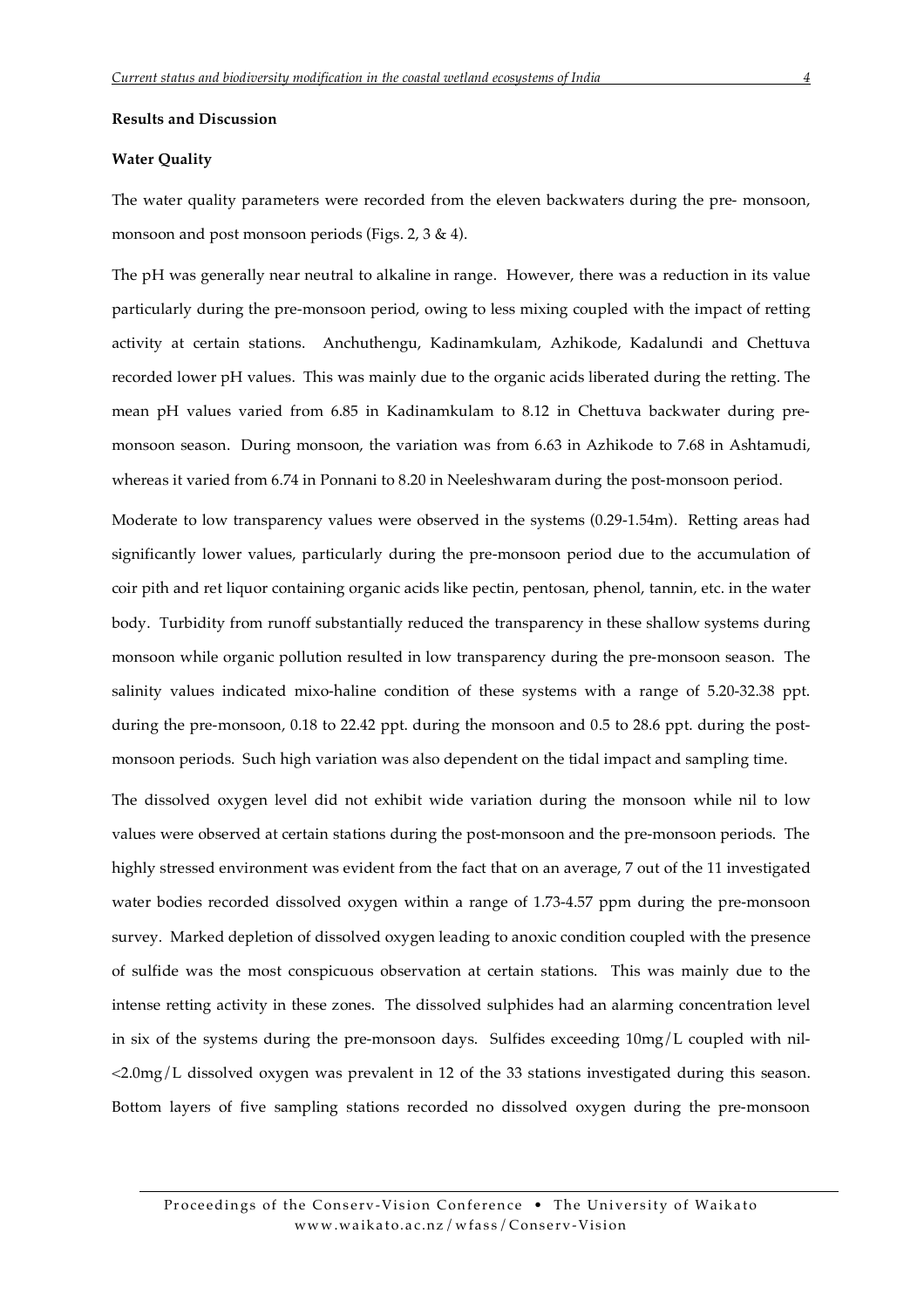months. This has been despite the exposure of the sampling stations to the tidal amplitudes twice a day.

The monsoon showers brought nutrients from allochthonous sources into the systems elevating the phosphate, nitrate and silicate concentrations in the water. Moderate to high COD values were observed during the post-monsoon when compared to the monsoon season. The high COD load could be due to the intense of retting activity and runoff from the surrounding areas.

The study indicated that retting of coconut husk in the backwaters has been the most contributing factor to the organic pollution leading to the depletion in the faunal resources in the backwaters as by the observations especially during the pre-monsoon survey. Nine of the eleven systems investigated were subjected to rampant retting activity.

The productivity values were generally low in most of the backwaters during the seasonal study. The gross production varied from a mean of  $0.30$ gC/m  $3$ /day in Anchuthengu to  $0.98$  gC/m  $3$ /day in Azhikode kayal. Earlier investigations conducted on the primary productivity in the Kadinamkulam backwater reported zero values at retting zones during October to May and  $0.02$ -1.49gC/m  $\frac{3}{day}$  at other stations and that in Ashtamudi the gross production rate was estimated at  $143.88mgC/m<sup>3</sup>/hr$ (Bijoy Nandan, 2004). The present results were in conformity with these studies. Anchuthengu kayal had consistently poor chlorophyll values indicating the severe stress originating from coconut husk retting and other anthropogenic influences.

The intense retting activity resulting in organic enrichment was also responsible for the higher organic content of the sediment in the southern backwaters as compared to the northern. Calcium carbonate was at its peak in Ashtamudi (Av.17.65%) during the pre-monsoon and the lowest in Anchuthengu backwater (Av. 0.29%) during the monsoon period. The mining activity of clams and oysters was more prevalent in the southern backwaters which could have resulted in higher values of calcium carbonate in the sediment. The available phosphorous content was high during the premonsoon with an average of 0.40% during the pre-monsoon followed by monsoon (Av.0.27%) and post-monsoon (Av. 0.28%) in the 11 backwaters.

Sand fraction dominated in all the backwaters investigated followed by clay and silt. The northern backwaters were higher in sand content as compared to the southern systems (Table 2).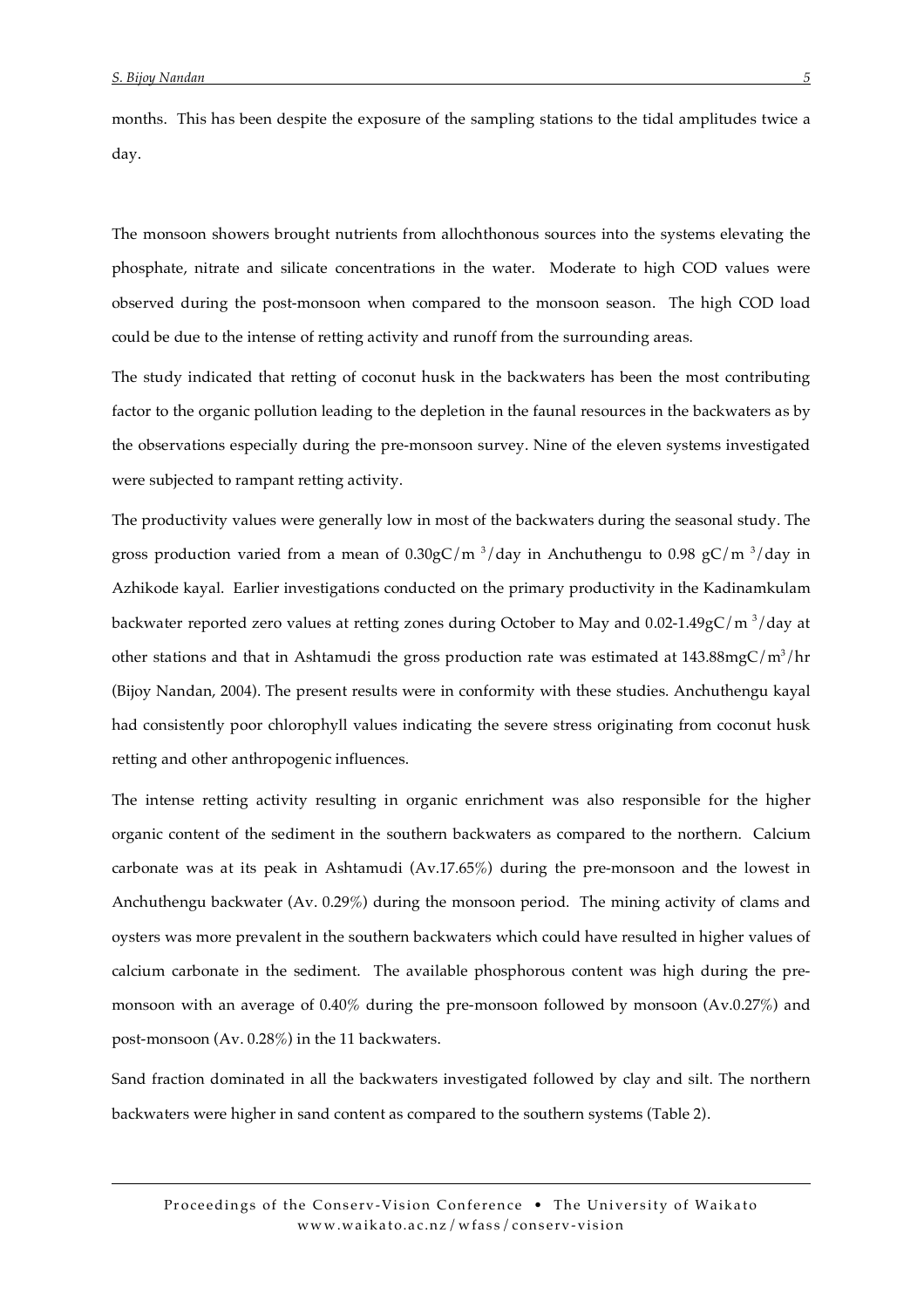The post-monsoon period was characterized by the peak sand fraction followed by pre-monsoon and the monsoon periods. Coarse sand also formed an important constituent of the sediment texture contributing a mean of 47.69 % (Av.) during the monsoon, 38.15% (Av.) during the post-monsoon and 36.34% (Av.) during the pre-monsoon. Silt distribution in the backwaters were very uneven without any steady pattern, where Ashtamudi had the highest average in the all the three seasons followed by Kadalundi during the pre-monsoon and Kayamkulam during the monsoon and post monsoon periods. The clay fraction was highest in the southern backwaters during all the three seasons with exceptionally high mean value in Anchuthengu (Av.39.15%). This could be due to the high organic enrichment due to retting activity as well as the stressed condition due to the dry premonsoon months prevalent in the backwater.

#### **Impact of Retting Activity in the Wetlands**

There are several anthropogenic interventions affecting the sustainability of floral and faunal resources (Bijoy Nandan 2004). These include effluent discharge from factories / industries, organic pollution from various sources. .The retting of coconut husk for the production of coir is the most extensive and damaging pollution affecting the entire backwater ecosystems of the region. Retting, is basically a "*soaking process*" where husks are arranged in bundles in huge coir nets known as ''*malis*" and allowed to float freely in the backwaters, until they get soaked, become heavy and gradually sink to the bottom. It involves bacteria, fungi and yeast.

Large chunks of pectin, phenol, cellulose, hemicellulose and tannin are released from the husk into the surrounding medium, during different stages of retting. In depth studies on the impact of retting activity on the backwater systems, was reported by Bijoy Nandan (2004).

Acidic pH condition coupled with anoxia and production of high concentrations of hydrogen sulphide were the outstanding feature, in the environmental quality of the retting zones. The higher concentration of free CO<sub>2</sub> in the retting zones could be attributed to the process of decomposition of organic matter like pectin, phenol, tannin etc. leading to a rise in temperature of the medium, along with the production of the gas. The retting zones showed rise in the concentration of sulphide accompanied with the production of  $CO<sub>2</sub>$ , thereby establishing a positive direct relationship between  $CO<sub>2</sub>$  and sulphide values particularly in the retting zones. This corroborates with the studies conduced in the retting zones of Kadinamkulam estuary by Bijoy Nandan (2004) (Table 3).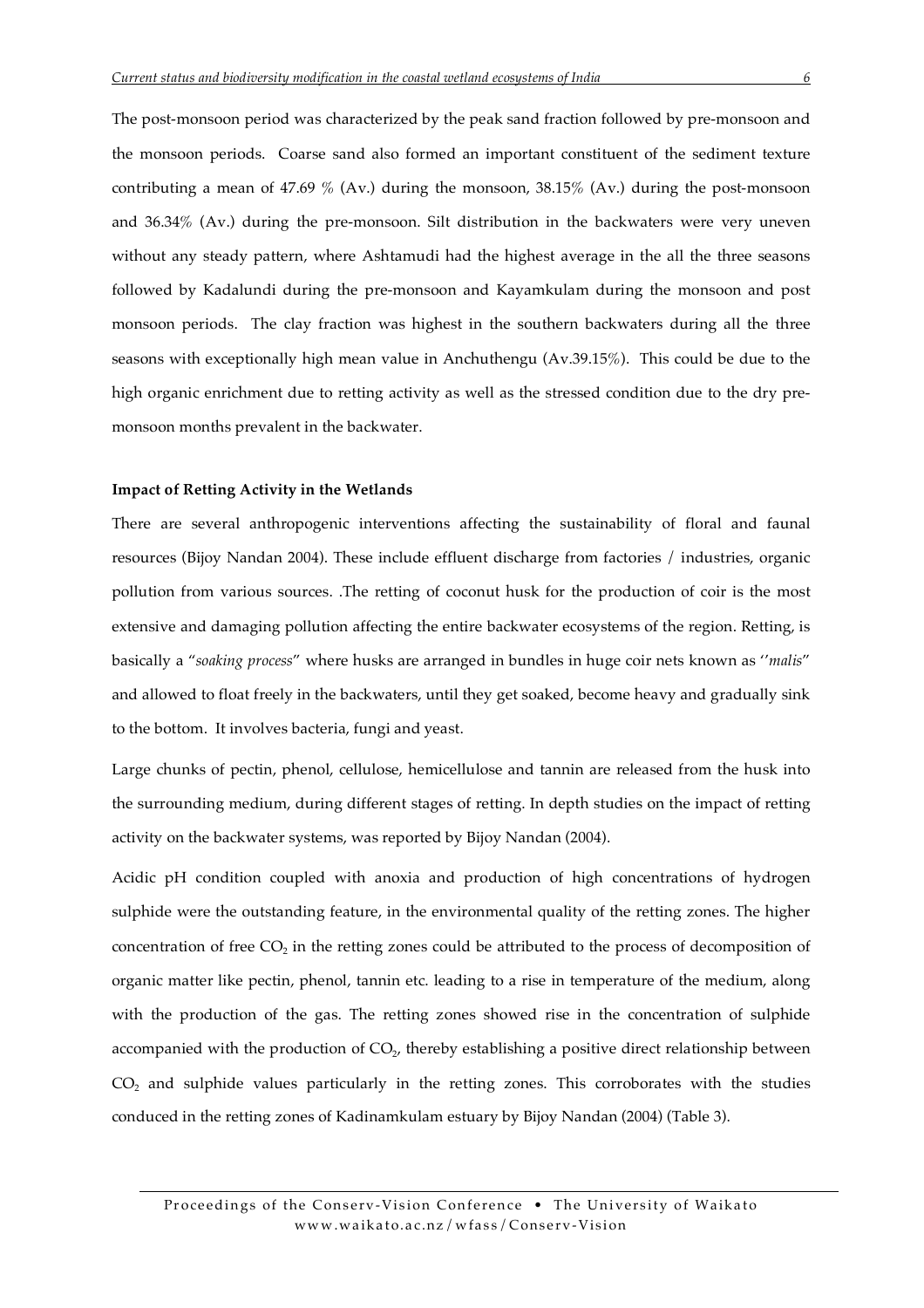The primary productivity mechanism was totally collapsed in the retting zones. It has thus shown that the productivity potency of the coastal ecosystems was adversely affected due to pollution from retting activity. The mean chlorophyll a  $(1.63mg/m<sup>3</sup>)$  and algal biomass  $(1.09\ g/m<sup>3</sup>$  wet wt.) values were very low in the retting zones as compared to the non-retting zones (chlorophyll a: 9.65 mg/m<sup>3</sup>; algal biomass :  $6.46$  g/m<sup>3</sup> wet wt.). Studies by Bijoy Nandan (2004) have shown that the plankton, benthic fauna and fish biodiversity showed massive depletion in the retting zones as compared to the non retting zones. Mass mortality of fish and shell fish were reported from the retting zones, particularly during the pre monsoon period affecting the sustainable fish production in this region as well as the adjacent areas.

#### **Biodiversity and Community Structure**

The biomass values of plankton in the retting zones were greatly reduced. The lowest values were recorded in the retting zones of Kadinamkulam (0.4ml/L) and the highest in the non- retting zones of Valapattanam (12.8 ml/L). One retting zone each was selected in the eleven backwaters during the study. The incidence, abundance and diversity of fauna were greatly depleted in the retting zones as compared to the non-retting zones. This depletion was more prominent during the pre monsoon period when the retting process attained its peak, resulting in anoxic conditions coupled with the formation of high concentrations of sulphide in the medium. The diversity index  $(H' \log_2)$ , richness index (d) and evenness index ('J) were generally low in the retting zones. The mean seasonal biomass values varied from 0.52 in Azhikode to 5.85 mL/ $m<sup>3</sup>$  in the Kadinamkulam backwater during the monsoon, whereas it varied from 0.28 in Mahe to 6.83 mL/m<sup>3</sup> in Ashtamudi estuary during the postmonsoon period. The high amount of detritus, sediment and other suspended materials collected along with the plankton samples during the monsoon showers resulted in higher settling volume in this period. This could be the reason for the higher biomass recorded during the monsoon period. Thus the highest value was obtained at Valapattanam (12.8 ml/m<sup>3</sup>) and the lowest at Kadinamkulam  $(0.4 \text{ mL/m}^3)$ .

#### **Phytoplankton and Zooplankton**

The Kadinamkulam Estuary showed the maximum mean phytoplankton population during the monsoon period whereas the Chettuva estuary showed the maximum value in the post-monsoon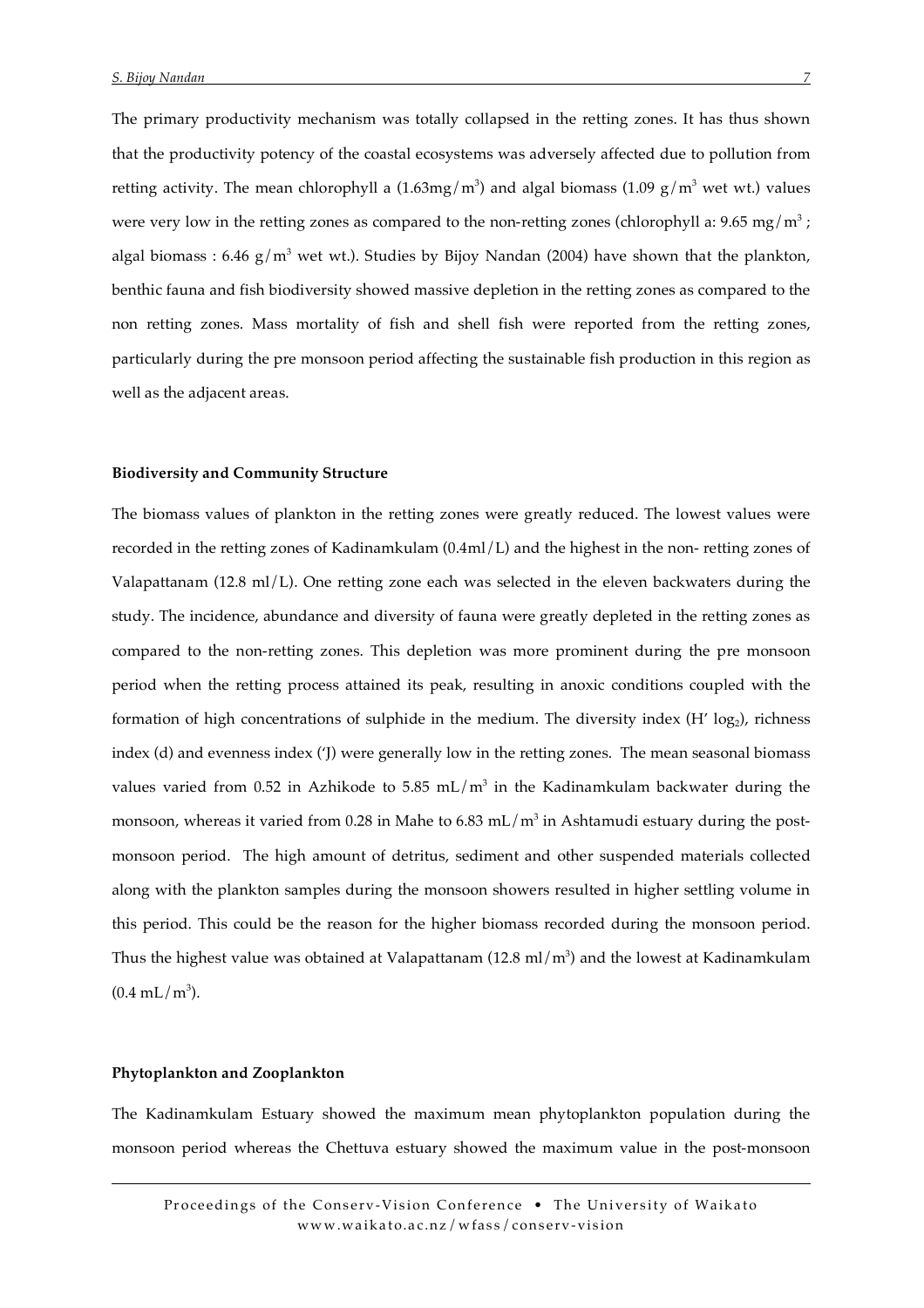period. The similarity profile indicated that it gave three groupings having the Kadinamkulam, Kayamkulam and Ashtamudi (southern systems) in one group the Kadalundi, Ponnani and Anguthngu in the second group and the third having the Mahe, Neeleshwaram, Azhikode, Chettuva and Valapattanam. The similarity in abundance of phytoplankton was highest in Kadalundi and Ponnani water bodies (93%) and the least in Kadinamkulam and Kayamkulam backwaters (74%) (Fig. 5).

Desmidaceae had a higher representation in the northern backwaters (Neeleswaram to Azhikode) during the monsoon season whereas this was replaced by either Bacillariophyceae or Chlorophyceae during the post monsoon season. The southern backwaters except Ashtamudi were dominated by Bacillariophyceae during monsoon, which got replaced by Myxophyceae during the post monsoon season. During the pre-monsoon period Chlorophyceae, Myxophyceae and Chrysophyceae showed higher percentage incidence in the southern backwaters whereas Bacillariophyceae showed higher incidence in the northern backwaters. *Campylodiscus* sp.*, Staurastrum* sp.*, Micrasterias* sp.*,* and *Spondylosium* sp. contributed to the higher density of Bacillariophyceae. Chlorophyceae represented by *Microspora* sp.*, Pediastrum* sp. and *Hormidium* sp.*,* contributed to the high planktonic biomass in Chettuva and Ponnani estuaries.

Non-metric multidimensional Scaling (MDS) ordination of the abundance data showed that the phytoplankton was generally similar in 10 of the stations except Ashtamudi backwater with the overall similarity of the abundance as low at 20% whereas it was highly similar at about 80% between Chettuva - Valapattanam; Azhikode -Mahe - Neeleshwaram and Ponnani- Kadalundi backwaters. The stress factor overlying the MDS plot (0.08) was quite high indicating that the systems were stressed (Fig.6).

A total of 100 species of phytoplankton were recorded from the backwaters. The diversity index (H' log<sub>2</sub>) was highest in Kadalundi and lowest in Valapattanam backwater whereas richness of fauna (d) ranged from Ashtamudi (3.57) to Valapattanam (2.09), evenness index ('J) from Anjuthengu (0.96) to Chettuva and Ashtamudi (0.87) and the dominance index (lamba) ranged from Anjuthengu (0.09) to Mahe (0.15). (Fig.7) The monsoon period showed the presence of 14 groups of zooplankton whereas the post monsoon showed 20 groups in the backwaters. But during the pre-monsoon study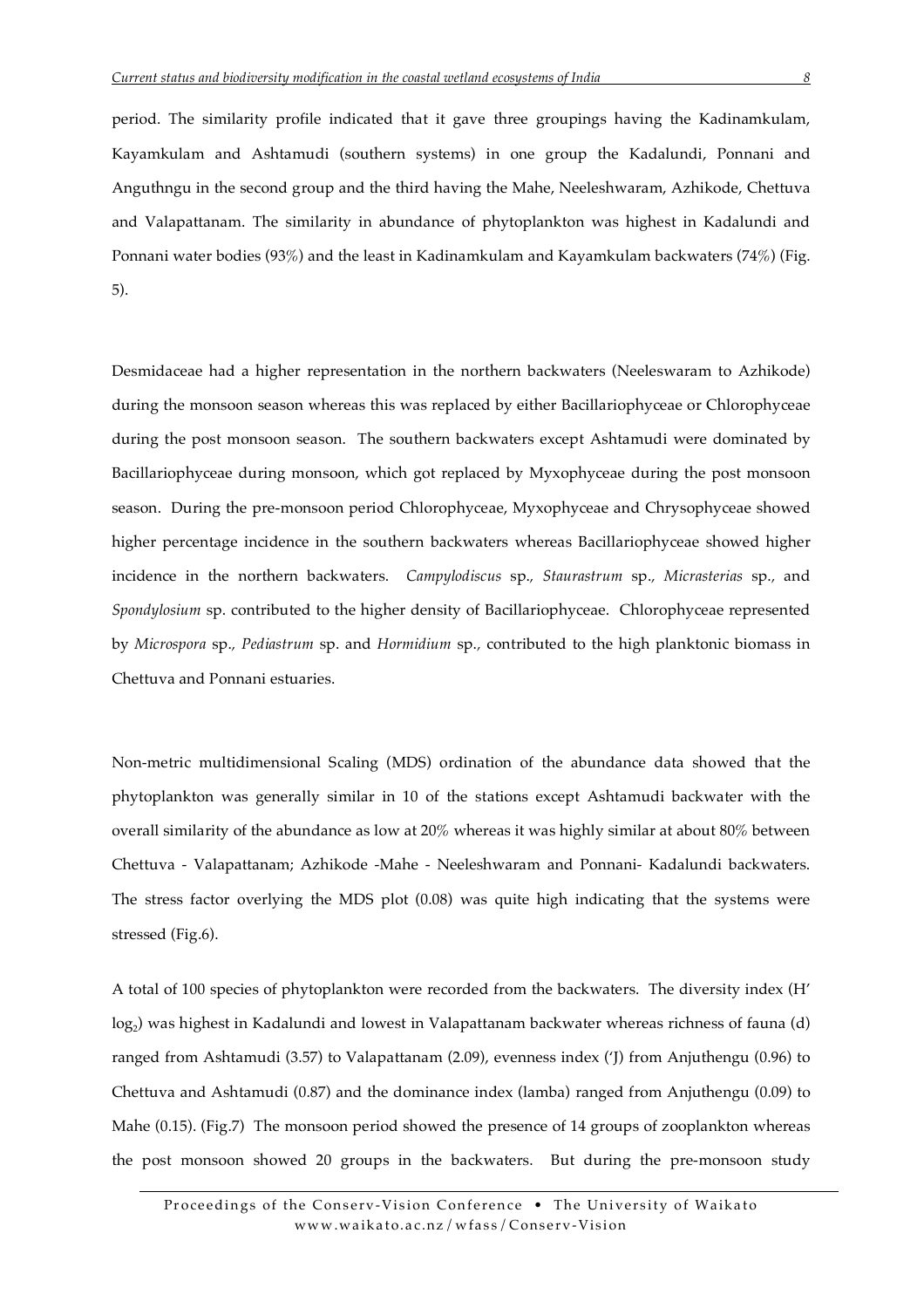conducted in the same water bodies during 1996 showed the presence of only 12 faunal groups. The southern backwaters (Kayamkulam to Kadinamkulam) showed higher incidence and diversity of the different planktonic groups when compared to the backwaters in the northern segment during monsoon as well as post-monsoon periods. During the pre-monsoon, the Kayamkulam backwater recorded the maximum numerical density  $(64273 \text{ Nos.}/ \text{m}^3)$  and the Mahe backwater recorded the minimum (3350 Nos./ m<sup>3</sup>). *Centropyxis* sp., the protozoan showed its maximum incidence in the Mahe and Azhikode estuaries during the monsoon period. The retting zones in the ten ecosystems showed considerably lower planktonic abundance and diversity, coinciding with the poor water quality condition in the corresponding areas. Azhikode recorded the highest diversity index value  $(H' \log_2)$  during the monsoon period (2.74) and the lowest in Kayamkulam during the same season. Copepods and copepod nauplii formed an important component in all the ten systems in both the seasons (Fig.8). In the Neeleswaram backwater, 50% of the plankton was contributed by copepods during the post-monsoon period whereas the group formed 34.8% of the population during the monsoon period in the Kadinamkulam estuary. Altogether, 34 species of rotifers were recorded during the post-monsoon season alone in the ten backwaters. *Brachionus* species represented by B.*plicatilis, B. falcatus, B. calyciflorus* showed the maximum incidence among the rotifers in the present study.

## **Benthic fauna**

Amphipoda, Polychaeta and Gastropoda formed the dominant groups in all the backwaters during both the seasons. The monsoon as well as post monsoon periods showed higher numerical density in the southern backwaters when compared to the northern segments. Nemertea (Ribbon worms), a rare group was recorded in the Neeleswaram (0.5%) and Ashtamudi backwaters (0.4%) during the post-monsoon period. The similarity profile indicated that it gave five groupings having as given in Fig. 9. The similarity was highest in Neeleshwaram and Valapattanam backwaters (85%) and lowest in Kayamkulam and Anjuthengu (68%) (Fig.10). The pre-monsoon was characterized by higher groups of benthic fauna like Oligochaeta, Polychaeta, Amphipoda, Insecta and Mollusca in the northern backwaters when compared to the backwaters in the southern side. The MDS analysis done with depth as a factor showed that abundance of fauna was similar in ten of the backwaters except Kadinamkulam backwater. The MDS also showed that the overall similarity in the abundance of benthos was low at 20% whereas it was similar at about 80% within each of the stations. (Fig.11).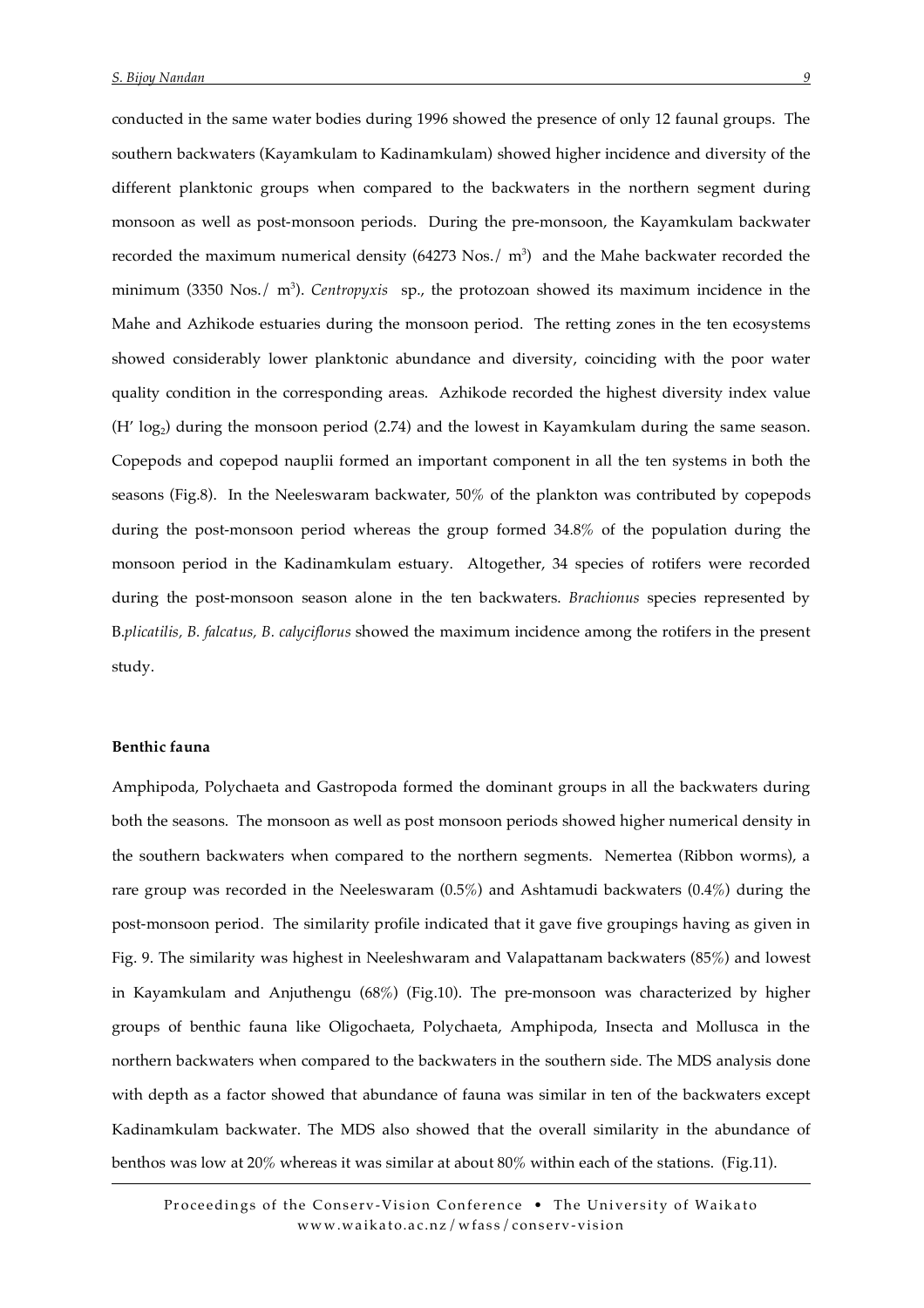The diversity index  $(H' \log_2)$  was highest in Valapattanam (4.14) and lowest in Kadinamkulam backwater (3.32) whereas richness of fauna (d) ranged from Chettuva (5.81) to Kadinamkulam (3.33), evenness index ('J) from Valapattanam (0.93) to Anjuthengu (0.83) and the dominance index (lambda') ranged from Kadinamkulam (0.124) to Valapattanam (0.064). (Fig. 12).

As observed above in zooplankton, the benthic fauna also showed considerable depletion in the retting zones of the present study. Thirteen groups formed the benthic population during the monsoon period whereas seventeen groups in the post-monsoon. Insect fauna showed higher incidence and diversity particularly in the backwaters in the northern side during the post-monsoon period. The retting zones in the backwaters showed higher dominance of *Chironomus* larvae and other insects.

The benthic forms were present at all seasons showing its maximum mean density  $(39 \text{ nos.}/\text{m}^2)$ during the monsoon. The high organic carbon content in combination with the higher percentage of sandy clay during the post-monsoon and pre-monsoon periods was a positive element in maintaining a high density of the benthic organisms. The proboscis worms or the nemertines belonging to the phylum Nimertinea was one of the rare groups of benthic fauna recorded during the present investigation. This is the first record of this worm from the inland waters of this geographic region.

#### **Fish Production Potential**

Ninety four species of fish and shellfish were identified in the fishery of the backwaters. Of the 94 species listed, 63 have been recorded from the marine waters by different workers, thereby establishing a close relationship of the backwater fishery with that of the marine system. Nineteen of them used to be predominantly recorded from the rivers and these take a sojourn to the backwater during the monsoon or immediately after the monsoon when the salinity remained very low in the upper reaches. Definite zone marking were observed in the distribution of these species in the backwater where *Puntius filamentosus, P. sarana, Labeo dussumieri, Mystus malabaricus, Anabas testudineus, Channa* spp., *Oreochromis mossambicus*, and *Mastacebelus armatus* could be cited as examples which inhabited the estuarine regions. Whereas the purely marine forms, *Rhinobatus halavi,*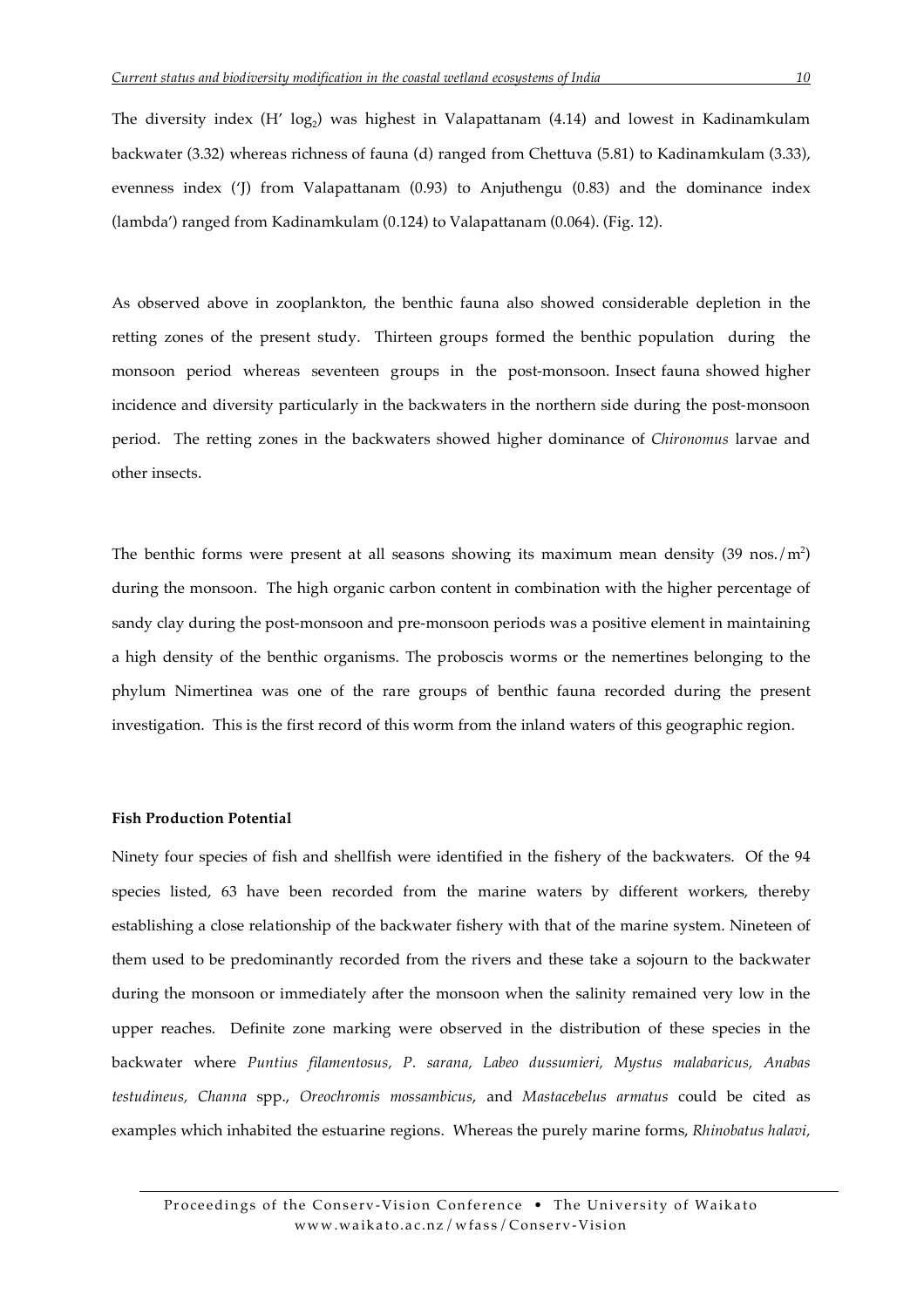*Congressox talaboidenes, Lobotes surinamensis, Acanthurus strigosus, Eleotris fusca, Lepturocanthus savala, Platax orbicularis*, etc were recorded from the backwaters during the summer season in stray numbers.

*Etroplus suratensis*, *Penaeus indicus* and the *Metapenaeus monoceros* represented 2.0-13.9%, 2.5-29.6% and 1.0-8.2% in the total catches (Table 4). The total landings from different backwaters varied from 96.8t from Mahe to 2899t from the Ashtamudi. The average yield/ha varied from 410 kg at Anchuthengu to 2747.3 t from Azhikode estuary. The Catch per Unit Effort exhibited wide variation from gear to gear in the eleven backwaters. The high CPUE for the Stake Net (7.5 kg -18.1kg) was largely offset by the limited days of operation and the low market value fish forming the bulk of the catch. The Seine net also demonstrated a high CPUE (11.3 kg -74.7 kg), but the catch composition was composed largely of small fishes, young fishes and the low priced *M. dobsonii.*

From the 16, 472 ha backwaters covered under the investigation, the average yield per hectare was to the tune of 651kg/year. A total of 9, 667 tones was the annual yield from the 11 backwaters during the present study. Sugunan and Sinha (2001) had earlier reported an annual catch of 14, 000 -17, 000 t from a total area of 45,000 ha of backwaters in the State. Comparing this report with the present study, it could be inferred that the fish production in the backwaters investigated are quite encouraging. An estimation of the price share of fish also indicated that on an average, the fishermen received only 48-73% of the market price at the landing site through auction. The study clearly indicates the indisputable contribution of the backwaters to the inland fish production of the region both for internal consumption and for export. While the shellfish fishery largely support the export clientele (except *M. dobsonii*), the fishes serve the local populace.

#### **Conclusions from the Study**

- 1. The fishing effort should not be allowed to increase further and has to be restricted at least to the current level until further recommendations are made based on population dynamic investigations conducted on major fish/shellfish species of the backwater systems.
- 2. There is an urgent need to restrict the mesh size of the stake net, Chinese dip net and the drag net to ensure that sufficient fish reach the adult size classes. Though a minimum mesh size of 25 mm (stretched) is advisable, considering that *M. dobsonii* is also to be exploited, the minimum mesh size may be restricted to 18mm.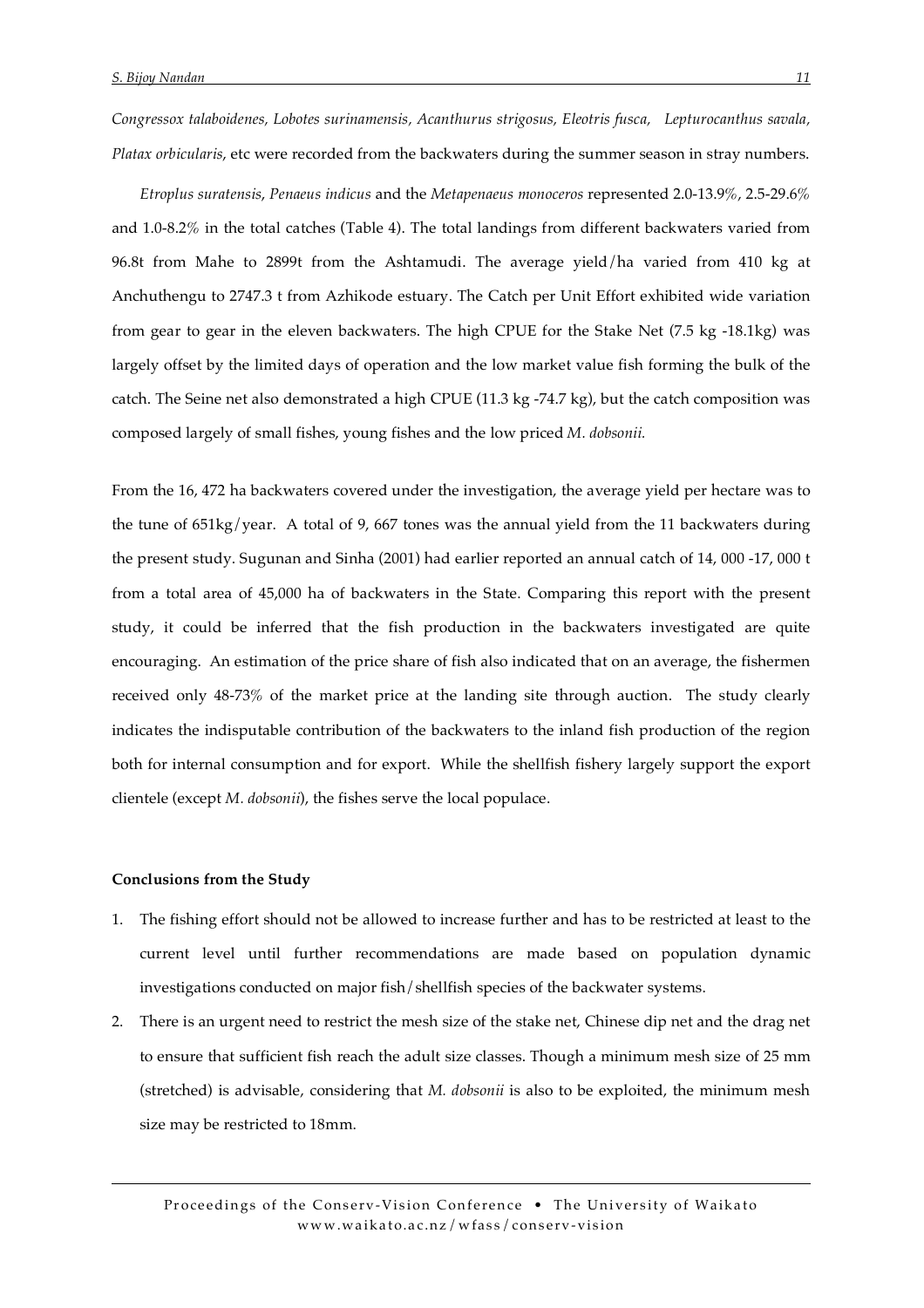- 3. It has been observed that several units of purse seine are diverted to the backwaters during the closed season for marine fishing. This should be prohibited.
- 4. Several of the stake nets are being deployed during the tide incursion to the back- waters against the norms. The enforcement machinery should be strengthened to ensure that the stake nets are deployed only during the receding phase.
- 5. A considerable area of the backwaters has already been lost due to reclamation for agricultural, mining, urban area development and similar activities. Further encroachment/reclamation should be strictly regulated.
- 6. Several stretches of backwaters are subjected to extreme organic/industrial pollution. Hence pollution abatement measures should be given top priority. Technology for alternate coconut husk retting practice should be developed that do require the use of backwaters.
- 7. Reclaimed paddy lands such as at Kuttanad, Kattampally, etc should be utilized to raise an additional crop of fish during the fallow period.

# **Acknowledgements**

The author is thankful to the Director, Central Inland Fisheries Research Institute (CIFRI) for providing the facilities and also to the staff for giving unstinted support in undertaking the work.

## **References**

- Anon, 2001**.** Ecology and Fisheries Investigation in Vembanad Lake, *CIFRI Bull. No.107*, ISSN 0970- 616 X, P. 38.
- APHA 1992, American Public Health Association, *Standard Methods for the examination of analysis of water and waste-water*, 19<sup>th</sup> edition.
- Bijoy Nandan. S 2004. *Studies on the Impact of retting on Aquatic Ecosystems*, ISBN 81-901939-0-2, Limnological Association of Kerala, India, 120 p,
- Cochran, W.G. 1977. Sampling Techniques. Second edition Third Wiley Eastern Reprint, John Wiley and Sons, Inc., New York, London, Sydney and Toronto.
- Desai, B.N., S.N. Gajbhiye, M. Jiyalal Ram and Vijayalakshmi R. Nair, 1983. Comparative account on zooplankton in polluted and unpolluted estuaries of Gujarat, *Mahasagar*, 16 (3), 281-291.
- Devassy, V.P. and P.M.A. Bhattathiri, 1974. Phytoplankton ecology of the Cochin backwater, *Indian J. Mar. Sci*., 3: 46-50.
- Davis C. C. 1995. *The Marine and Fresh water plankton*, Michigan State University Press.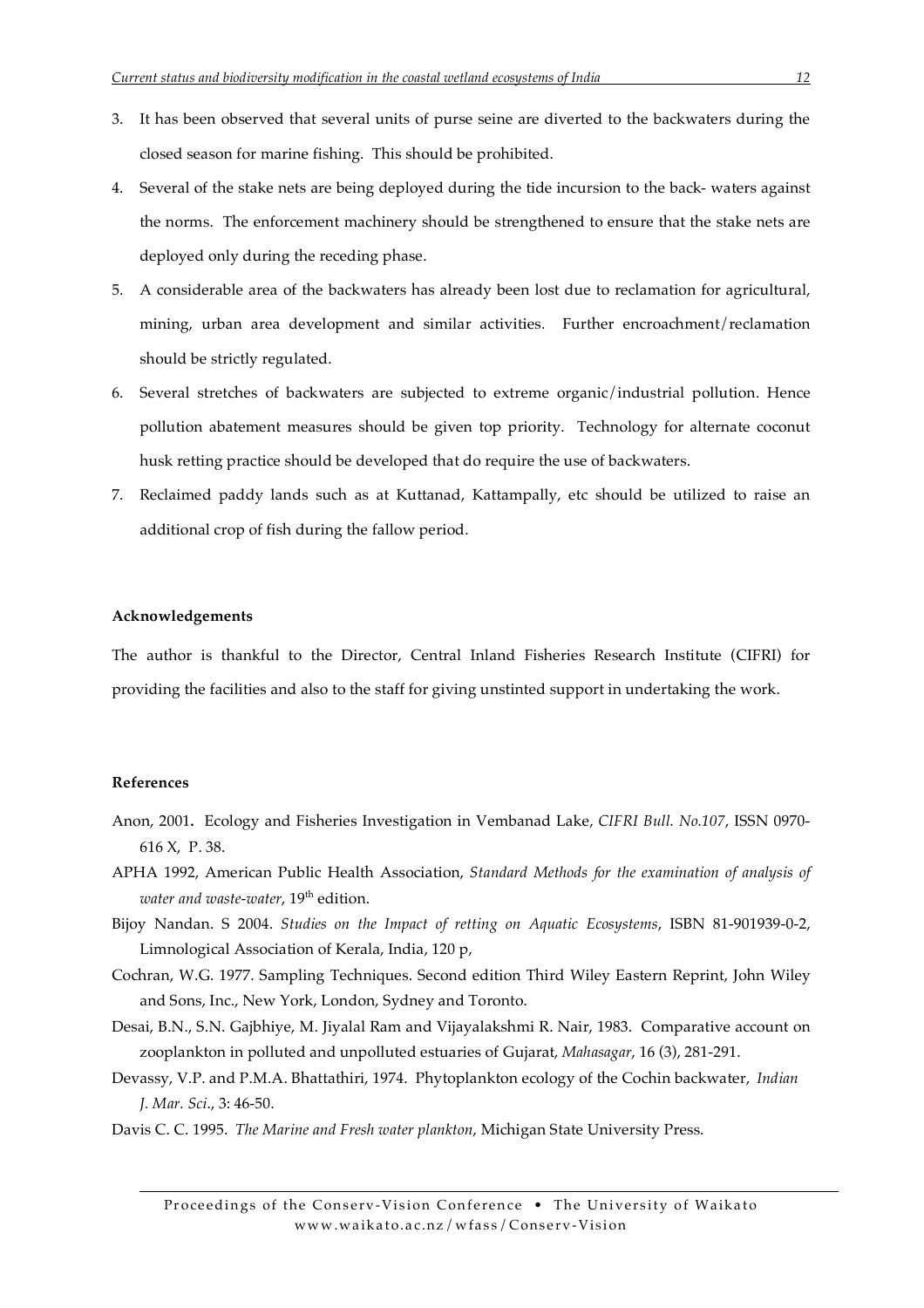- Gopalan, U.K., T. Doyil, P. Vengayil, P. Udayavarma and M. Krishnankutty, 1983. The Shrinking backwaters of Kerala, J. Mar. Biol. Ass. India, 25: 131-141.
- Gopalan, U.K., Meenakshikunjamma P.P. and Vengayil D.T. 1987. Macro benthos of Vembanad estuary in relation to the deposition of degraded water fern Salvinia and other macrophytes, Proc. Natn. Sem. Estuarine Management, 410-414.
- Gupta R. A., Mandal S. K. and Paul S. 1997. Methods of collection of Inland Fisheries Statistics in India, Part -1, survey methodology guidelines Bulletin No.77, CIFRI Publication. p.64.
- Jhingran. A.G. 1988. Fish and Fisheries of India Revised and Enlarged Second Edition, Hindustan Publishing Corporation, Delhi.
- Kurian, C.V., R. Damodaran and A. Antony, 1975. Bottom fauna of the Vembanad lake. Bull. Dept. Mar. Sci. Univ. Cochin, VII: 987-994.
- Kurup B.M. and Samuel C.T. 1987. Ecology and fish distribution pattern of a tropical estuary. Proc. Natn. Sem. Estuarine Management, 339-349.
- Sarala Devi, K., P. Venugopal, K.N. Remani, S. Lalitha and R.V. Unnithan, 1979. Hydrographic features and water quality of Cochin backwaters in relation to Industrial pollution, Indian J. Mar. Sci., 8 (3): 123-200.
- Sarala Devi, K. P. Venugopal, K.N. Remani, Dominic Zacharias and R.V. Unnithan, 1983. Nutrients in some estuaries of Kerala, Mahasagar, 16 (2): 161-174.
- Sarala Devi K., Jayalakshmy K.V. and Venugopal P. 1991. Communities and coexistence of benthos in northern limb of Cochin backwaters, Indian J. Mar. Sci., 20:249-254.
- Sugunan, V.V. and Sinha .M. 2001 Sustainable capture and culture based fisheries in freshwaters of India, In: Sustainable Indian Fisheries, Pandian (ed.) P. 43-70. National Academy of Agricultural Sciences, New Delhi.
- Margalef R (1968). Perspectives in ecological Theory. University of Chicago press, Chicago.
- Murugan, T., O. Divakaran, N.B. Nair and K.G. Padmanabhan, 1980. Distribution and seasonal variation of the benthic fauna of the Veli lake, Southwest coast of India, *Indian J. Mar. Sci.*, 9: 184-188.
- Strickland J. D. H and Parsons T. R 1972. A practical handbook of sea water analysis, Bulletin No.167, Fisheries Research Board of Canada.
- Talwar P. K. and Jhingran A. G. 1991. Inland Fishes, Vol.1 & 2 Oxford & IBH Publishing Co. Pvt. Ltd.
- Unnithan, R.V., M. Vijayan and K.N. Remani, 1975. Organic pollution in Cochin Backwaters, Indian J. Mar. Sci. 4 (1): 39-42.
- Ward, H. B and Whipple G. C, 1959. Freshwater Biology, Second Edition, John Wiley and sons, Inc. p.1248.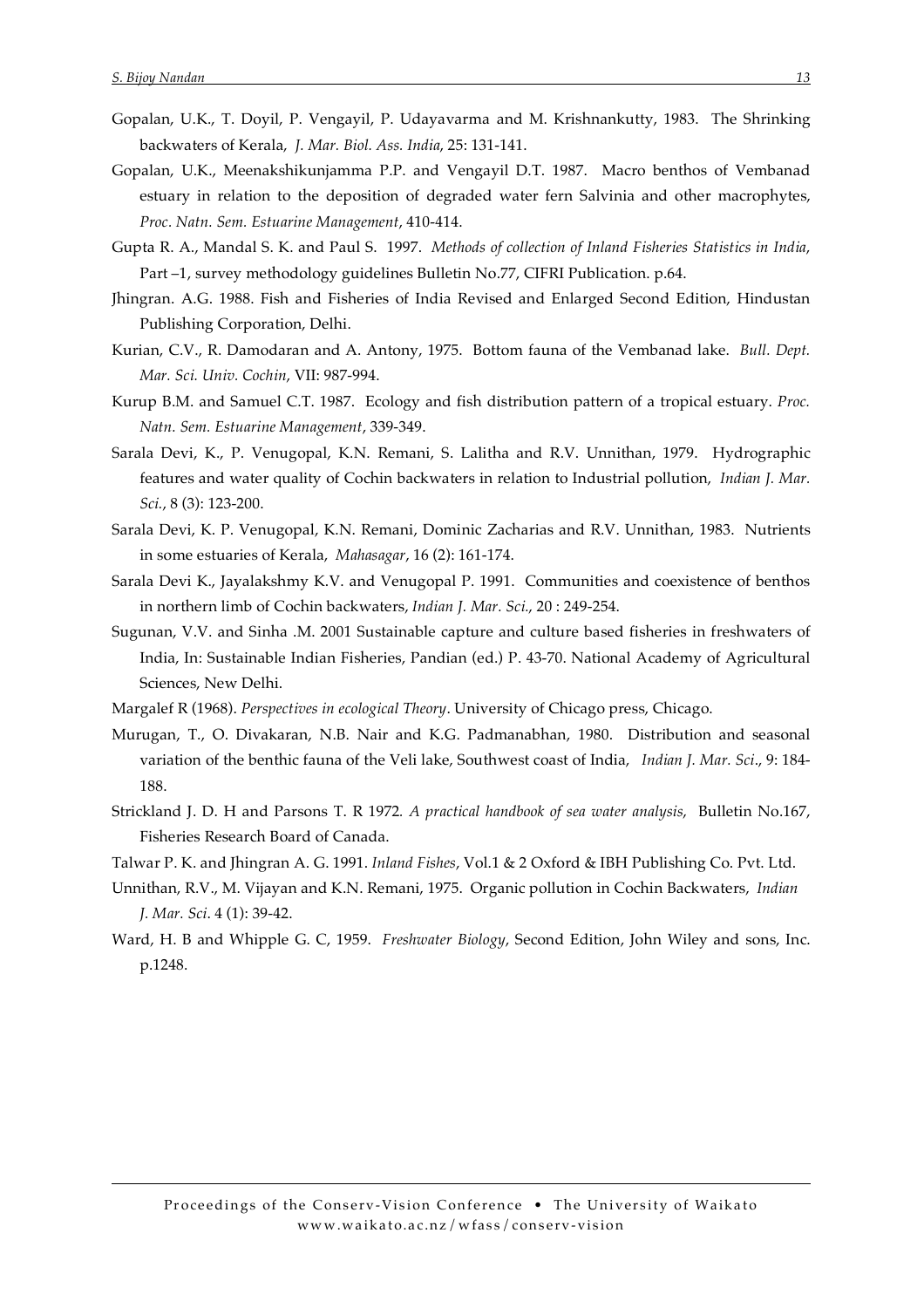

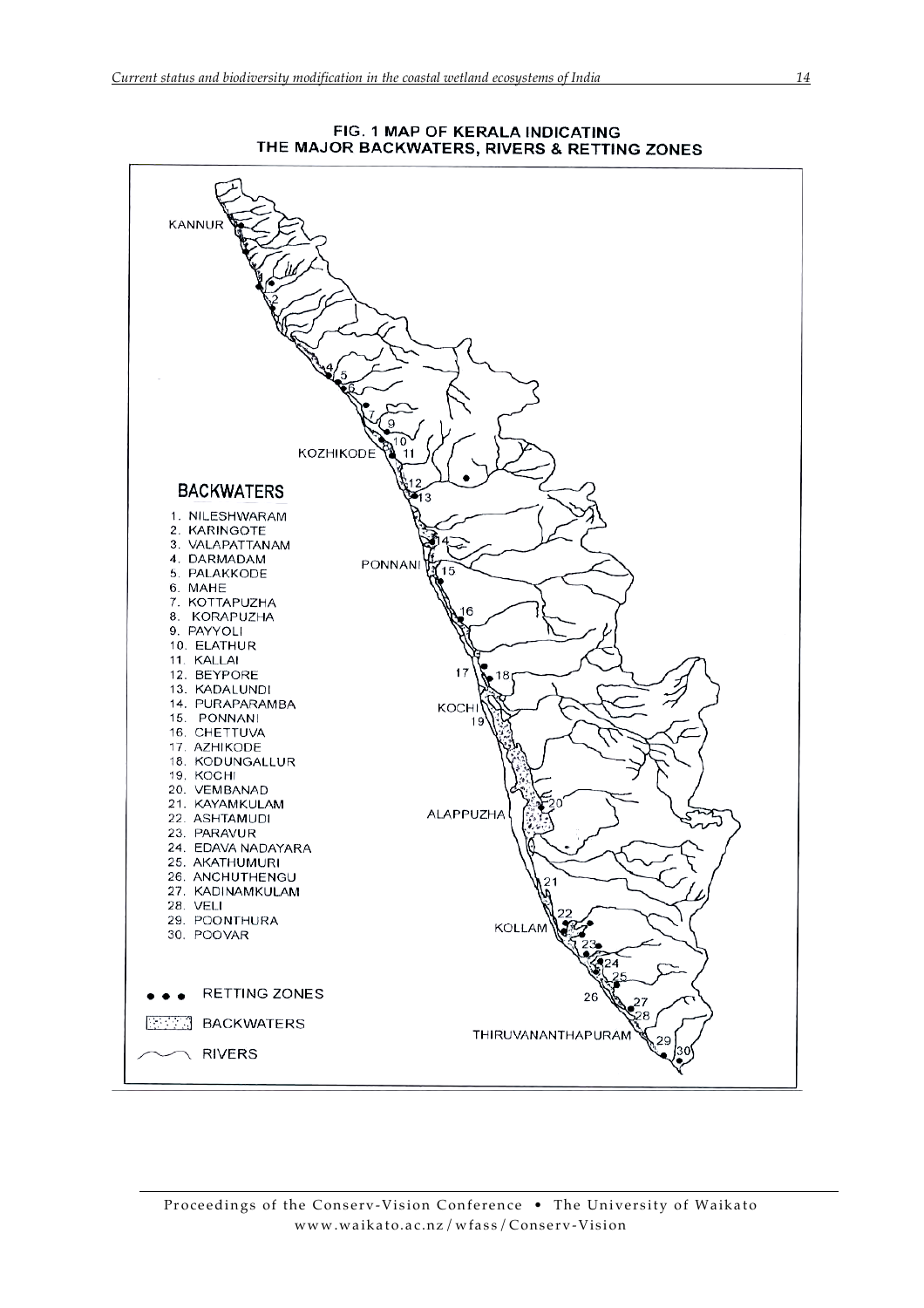

Fig 2: Mean water quality variations in selected backwaters during pre-monsoon period.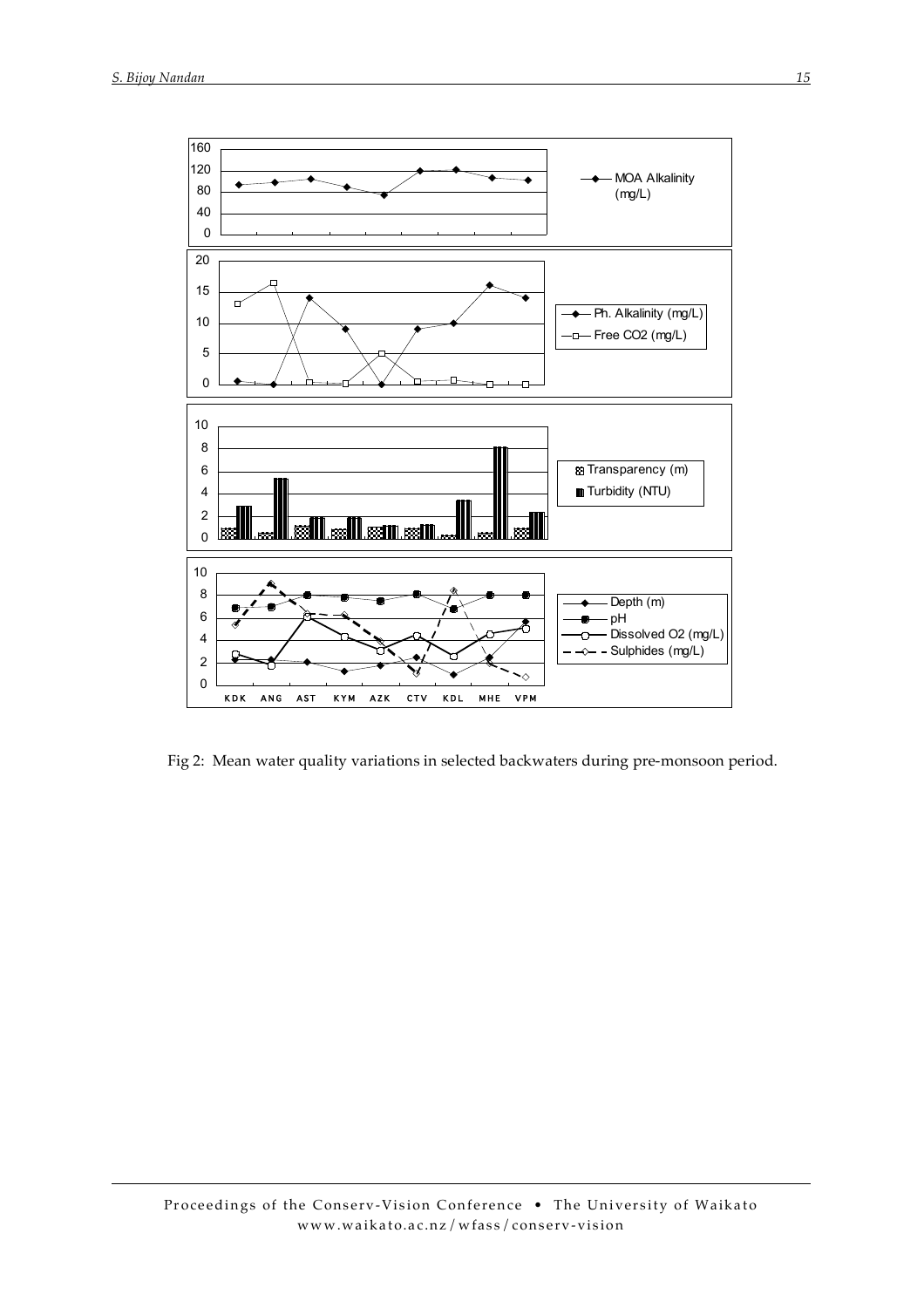

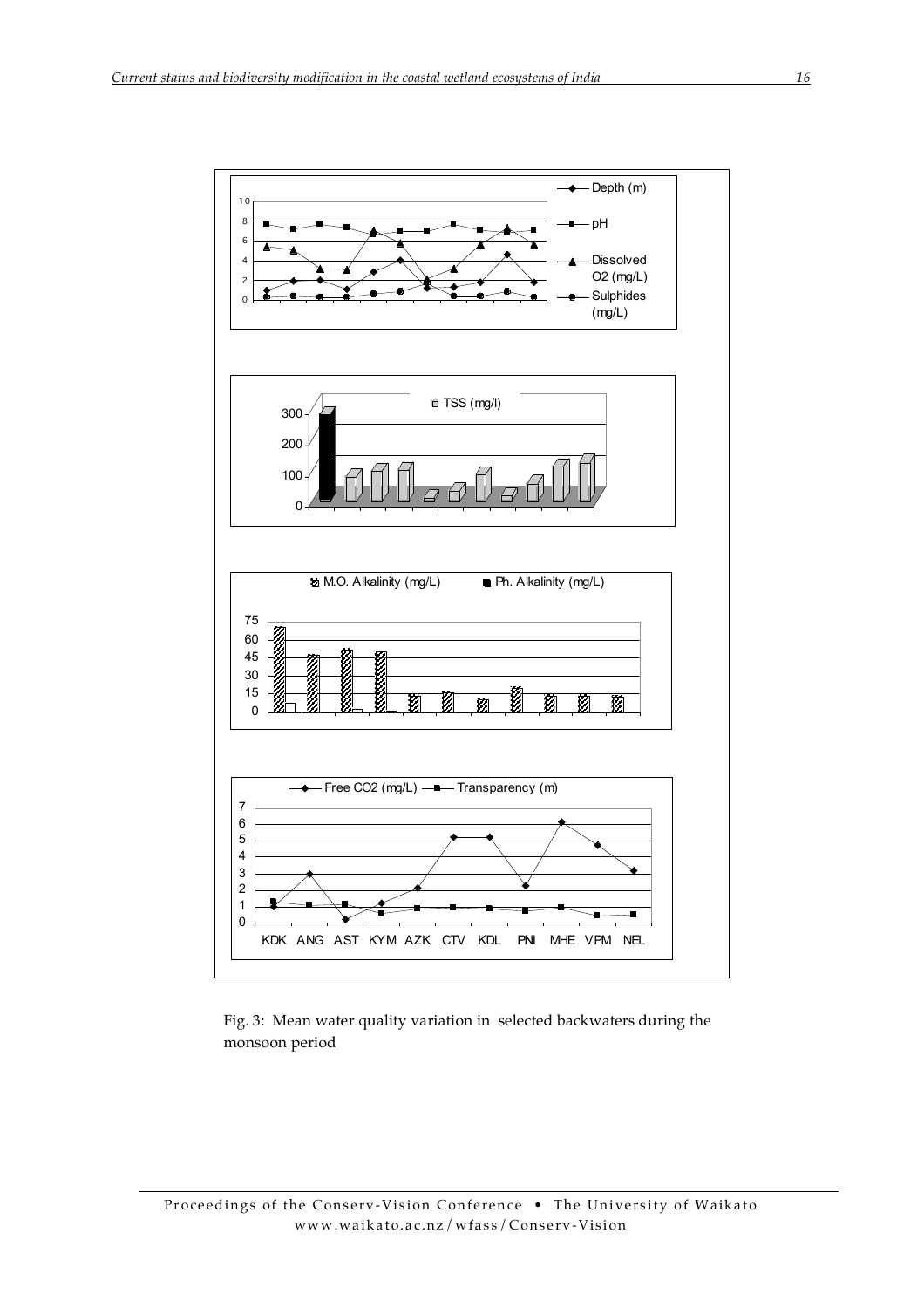

Fig. 4: Mean water quality variation in selected backwaters during the post monsoon period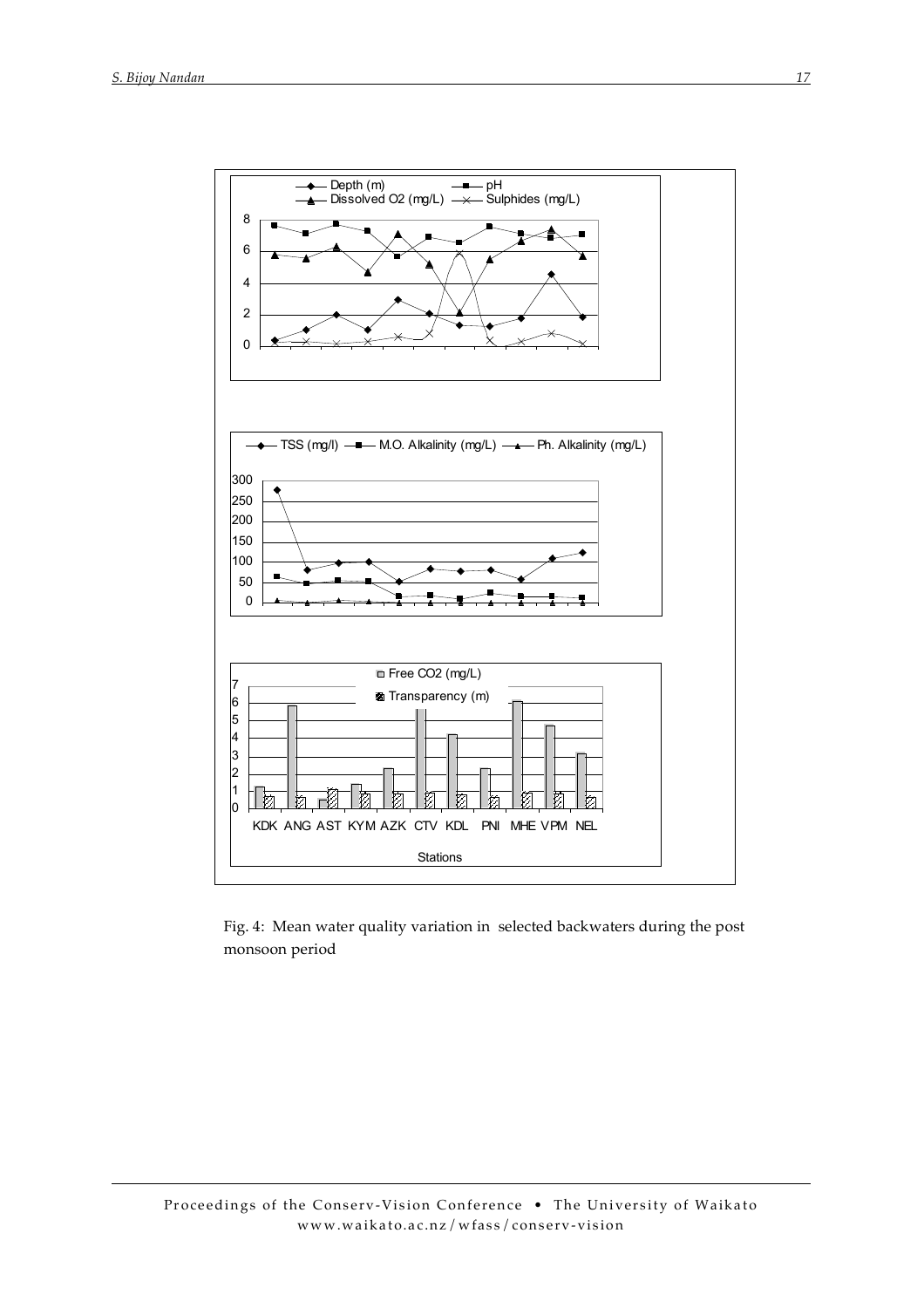

Fig. 5: Bray- Curtis similarity of phytoplankton abundance in the selected backwaters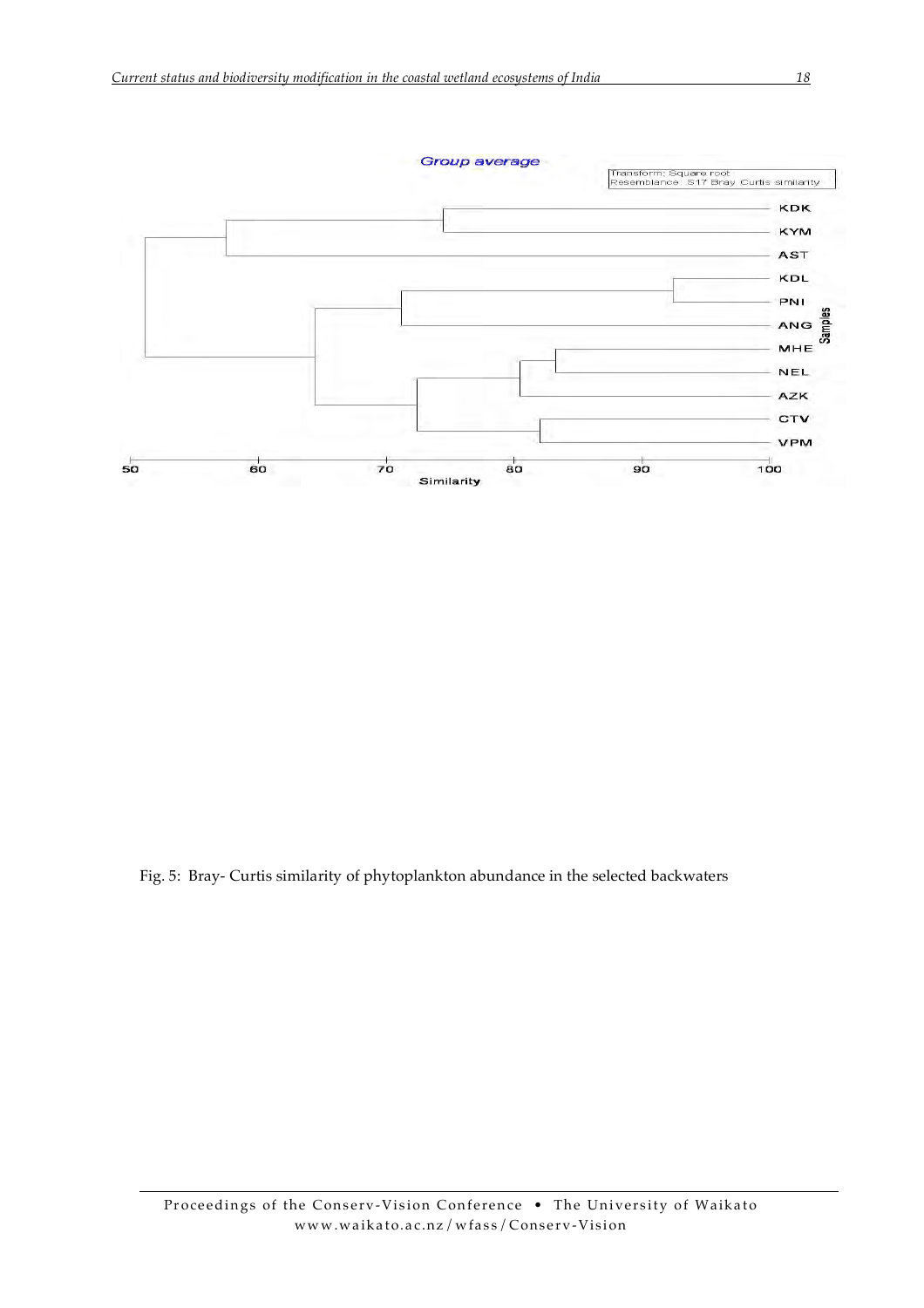

Fig.6: Multi dimensional plot (MDS) of Phytoplankton in the selected backwaters



Fig. 7: Diversity indices of Phytoplankton in selected backwaters showing the error bars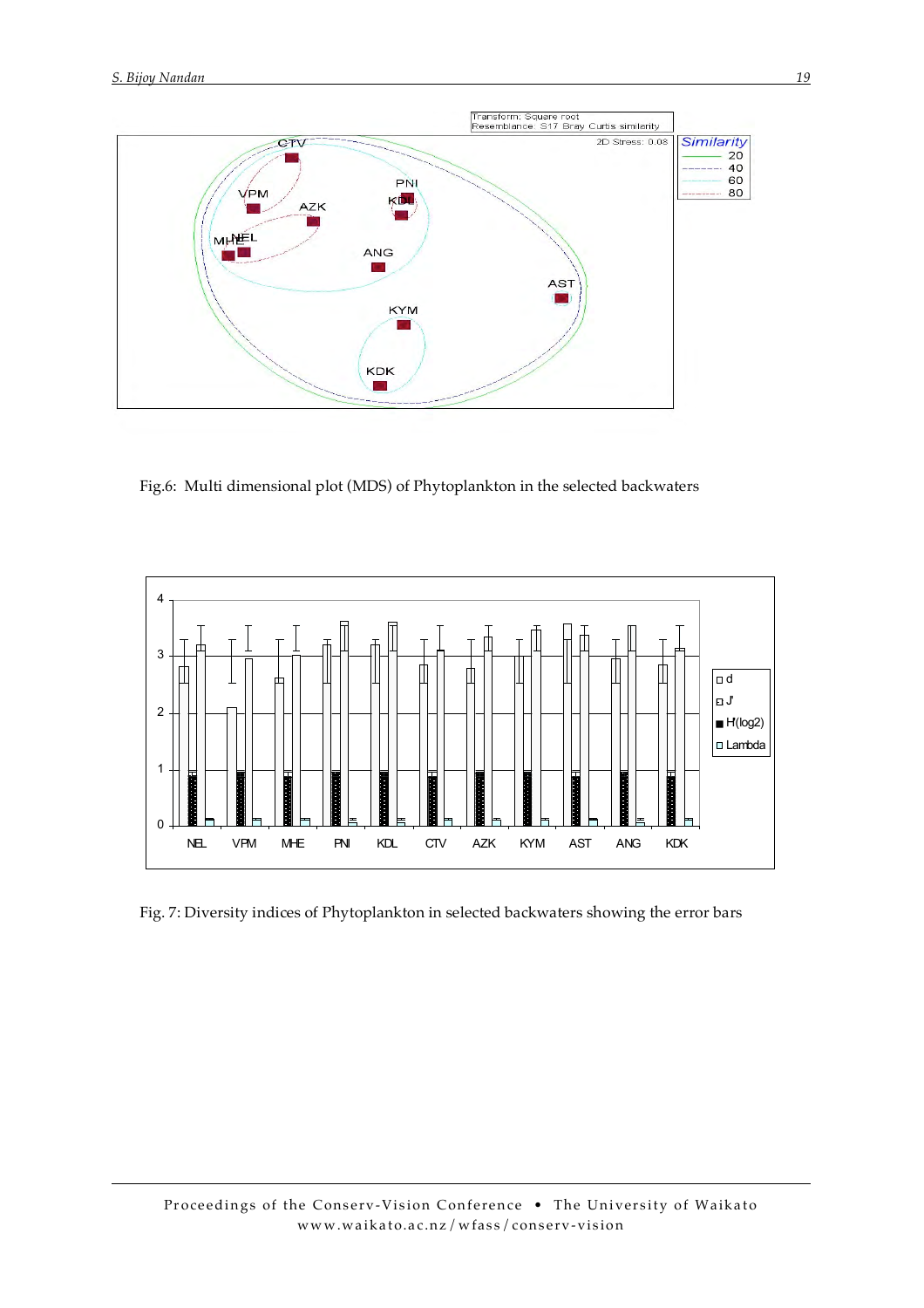| 105      | <b><sup>22</sup> Rotifera</b><br>$\blacksquare$ Copepoda<br>Copepod nauplii      | iži Rotifera ■ Copepoda ■ Copepod nauplii<br>40<br><b>Monsoon</b>                            |
|----------|----------------------------------------------------------------------------------|----------------------------------------------------------------------------------------------|
| 90       | Pre monsoon                                                                      | 35<br>30                                                                                     |
| 75       |                                                                                  | 25<br>ø                                                                                      |
| 60       |                                                                                  | 目<br>20<br>F                                                                                 |
| 45<br>30 | Ë<br>F<br>⊟<br>÷.<br>⊢                                                           | 15<br>E<br>-0<br>10                                                                          |
| 15       | 日<br>目<br>€<br>E<br>₽<br>F<br>⊟<br>₽<br>⊨<br>⊫                                   | E<br>−<br>5                                                                                  |
| C        | MHE<br>AST<br>ANG<br><b>VPM</b><br>PNI<br>AZK<br><b>KYM</b><br>CTV<br><b>NEL</b> |                                                                                              |
|          | KDK                                                                              | 呾<br>KDK<br><b>KYM</b><br><b>VPM</b><br>MHE<br>AST<br>ANG<br><b>NEL</b><br>AZK<br>PNI<br>CTV |



Fig. 8: Seasonal mean distribution (%) of selected zooplankton in the backwaters







Fig. 9: Seasonal mean distribution (%) of selected benthic fauna in the backwaters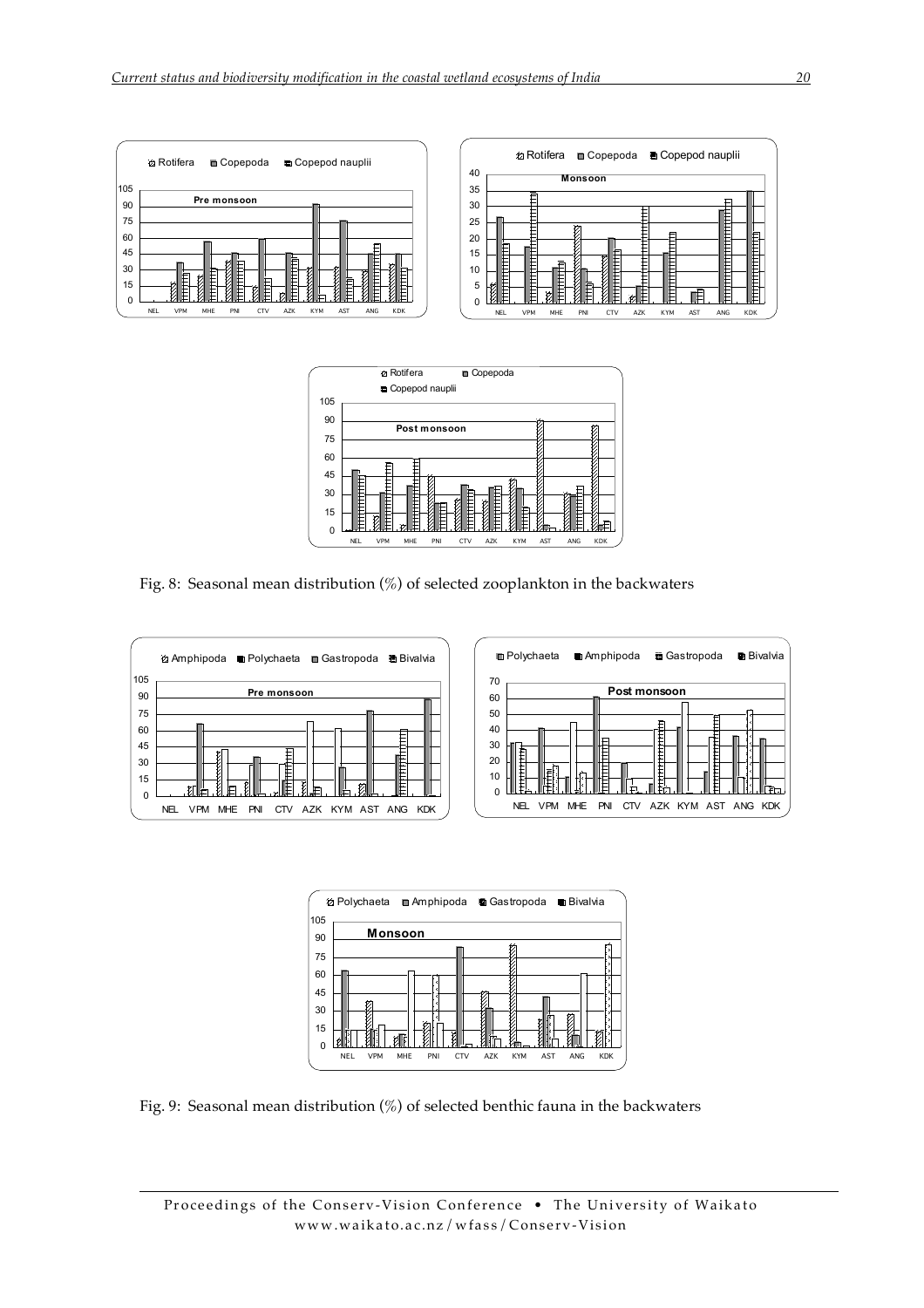

Fig. 10: Bray- Curtis similarity of benthic faunal abundance in the selected backwaters



Fig. 11: MDS plot of total benthic fauna in the selected backwaters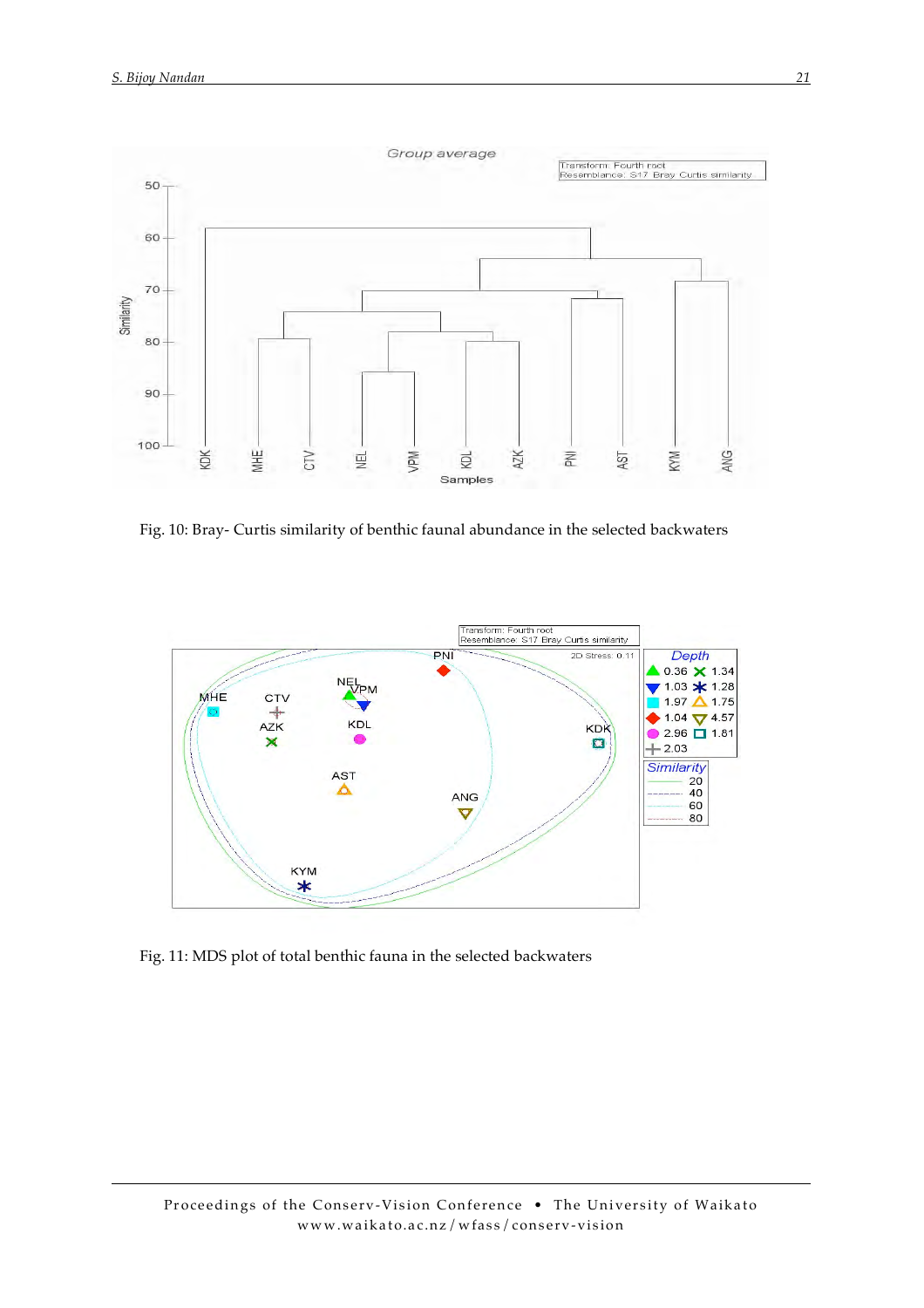

Fig. 12: Diversity indices of benthic fauna in the selected backwaters showing the error bars

|        |            |                         |            |            |            | <b>PREMONSOON</b> |                  |                |            |            |            |       |
|--------|------------|-------------------------|------------|------------|------------|-------------------|------------------|----------------|------------|------------|------------|-------|
|        | <b>NEL</b> | $\overline{\text{VPM}}$ | <b>MHE</b> | <b>PNI</b> | <b>KDL</b> | <b>CTV</b>        | <b>AZK</b>       | <b>KYM</b>     | <b>AST</b> | <b>ANG</b> | <b>KDK</b> | Mean  |
| Sand   | 40.64      | 33.94                   | 34.2       | 34.74      | 37.12      | 31.22             | 37.26            | 53.42          | 30.47      | 28.49      | 38.26      | 36.34 |
| Coarse |            |                         |            |            |            |                   |                  |                |            |            |            |       |
| sand   | 18.66      | 50.44                   | 50.1       | 19.54      | 20.61      | 52.38             | 50.63            | 25.72          | 16.16      | 28.24      | 28.92      | 32.85 |
| Silt   | 10.67      | 2.75                    | 10.1       | 12.98      | 11.8       | 3.67              | 2.67             | $\mathfrak{Z}$ | 16.5       | 2.75       | 9.08       | 7.82  |
| Clay   | 15.76      | 12.32                   | 17.7       | 25.76      | 29.78      | 12.23             | 8.9              | 16.98          | 37.7       | 39.15      | 20.48      | 21.52 |
|        |            |                         |            |            |            | <b>MONSOON</b>    |                  |                |            |            |            |       |
|        | <b>NEL</b> | VPM                     | <b>MHE</b> | <b>PNI</b> | <b>KDL</b> | <b>CTV</b>        | $\overline{AZK}$ | <b>KYM</b>     | <b>AST</b> | <b>ANG</b> | <b>KDK</b> | Mean  |
|        |            |                         |            |            |            |                   |                  |                |            |            |            |       |
| Sand   | 75.36      | 36.38                   | 40.21      | 29.93      | 23.99      | 19.81             | 51.83            | 10.27          | 22.74      | 48.46      | 21.15      | 34.56 |
| Coarse |            |                         |            |            |            |                   |                  |                |            |            |            |       |
| sand   | 19.39      | 54.27                   | 52.25      | 67.5       | 16.56      | 55.35             | 37.47            | 59.53          | 45.71      | 45.98      | 70.59      | 47.69 |
| Silt   | 2.18       | 3.55                    | 2.08       | 1.25       | 10.54      | 5.4               | 1.45             | 4.75           | 16.83      | 2.77       | 3.5        | 4.94  |
| Clay   | 2.57       | 4.9                     | 5.07       | 1.21       | 17.98      | 11.96             | 8.45             | 21.34          | 13.86      | 2.3        | 10.59      | 9.11  |
|        |            |                         |            |            |            | POST MONSOON      |                  |                |            |            |            |       |
|        | <b>NEL</b> | <b>VPM</b>              | <b>MHE</b> | <b>PNI</b> | <b>KDL</b> | <b>CTV</b>        |                  | <b>KYM</b>     | <b>AST</b> | <b>ANG</b> | <b>KDK</b> |       |
|        |            |                         |            |            |            |                   | <b>AZK</b>       |                |            |            |            | Mean  |
| Sand   | 53.62      | 45.4                    | 46.41      | 50.76      | 21.43      | 25.45             | 47.57            | 45.48          | 7.45       | 48.6       | 27.52      | 38.15 |
| Coarse |            |                         |            |            |            |                   |                  |                |            |            |            |       |
| sand   | 27.41      | 37.91                   | 31.02      | 38.39      | 16.98      | 47.05             | 44.14            | 19.29          | 49.84      | 48.6       | 41.23      | 36.53 |
| Silt   | 8.1        | 3.82                    | 2.83       | 1.31       | 12.67      | 6.56              | 1.55             | 10.81          | 16.71      | 3.81       | 5.29       | 6.68  |
| Clay   | 10.44      | 12.17                   | 9.57       | 8.78       | 20.76      | 20.71             | 6.05             | 23.9           | 25.19      | 13         | 19.09      | 15.42 |

Table 2: Mean percentage variation in sediment texture in selected backwaters

Proceedings of the Conserv-Vision Conference . The University of Waikato www.waikato.ac.nz/wfass/Conserv-Vision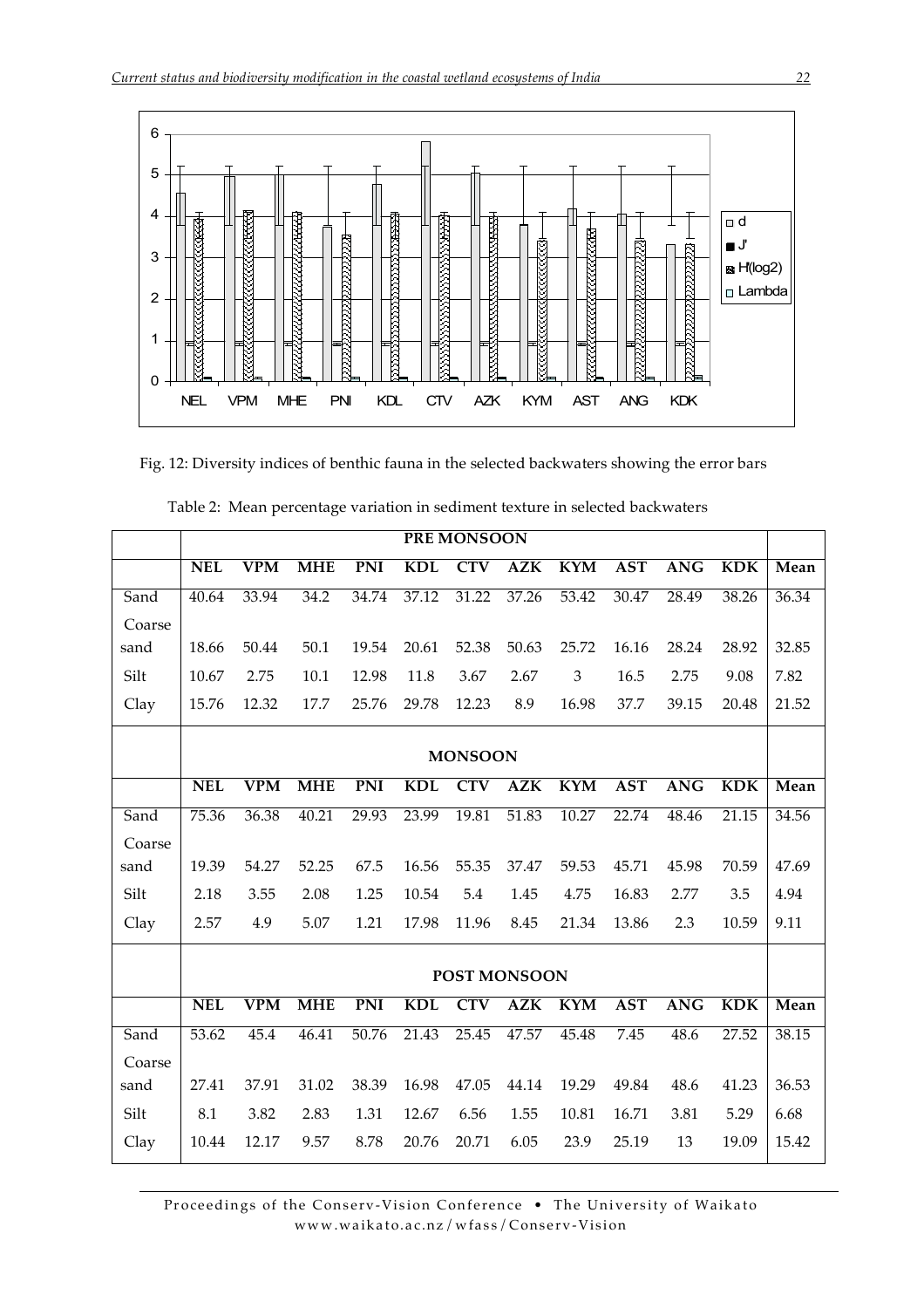|                                               | Retting zone | Non-retting zone |
|-----------------------------------------------|--------------|------------------|
| Depth $(m)$                                   | 1.88         | 2.88             |
| Transparency (m)                              | 0.60         | 0.69             |
| pH                                            | 6.92         | 7.99             |
| Dissolved oxygen $(mg/L)$                     | 2.43         | 7.60             |
| Total sulfides $(mg/L)$                       | 8.80         | 3.01             |
| Turbidity (NTU)                               | 2.62         | 1.60             |
| Free carbon dioxide $(mg/L)$                  | 6.4          | 3.5              |
| Alkalinity (MO) ( $Mg/L$ CaCO <sub>3</sub> )  | 103          | 91               |
| Alkalinity (Ph.) ( $Mg/L$ CaCO <sub>3</sub> ) | 6.7          | 10               |
| Inorganic phosphate $(mg/LP)$                 | 40.6         | 36.5             |
|                                               |              |                  |

Table 3: Mean values of physico-chemical characteristics of retting and non-retting zones in the backwaters